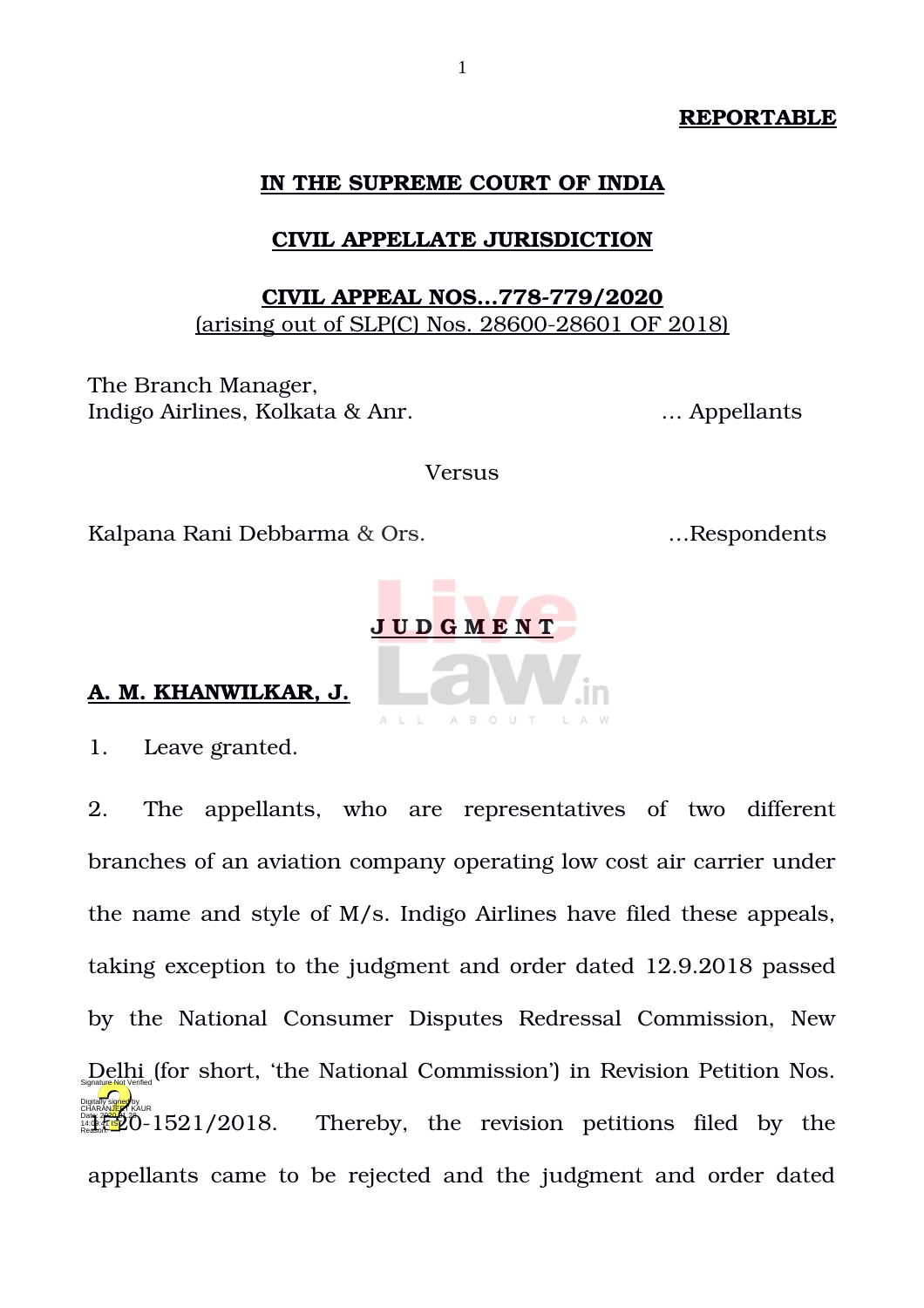22.8.2017 passed by the District Consumer Disputes Redressal Forum, West Tripura, Agartala (for short, 'the District Forum') in Case No. CC-35/2017, as modified by the Tripura State Consumer Disputes Redressal Commission, Agartala (for short, 'the State Commission') vide judgment and order dated 22.2.2018 in Appeal Case Nos. A.53.2017 and A.61.2017, directing the appellants to pay to the respondents a compensation of Rs.51,432/- (Rupees fifty one thousand four hundred thirty two only) within two months failing which to pay the same alongwith interest at the rate of 9% per annum, came to be confirmed. Additionally, a cost of Rs.20,000/ (Rupees twenty thousand only) for filing the revision petitions against such meagre compensation amount was also imposed.

3. At the outset, the appellants made it clear that they were not so much concerned about the amount of compensation/cost ordered to be paid to the respondents, but have serious grievance about the sweeping observations made by the three fora, which were untenable, both on facts and in law. The appellants agreed to deposit a sum of Rs.1,00,000/ (Rupees one lakh only) in the District Forum, which was a condition precedent for issuing notice to the respondents vide order dated 13.11.2018. That amount has been deposited and also withdrawn by the respondents. The matter, therefore, proceeded with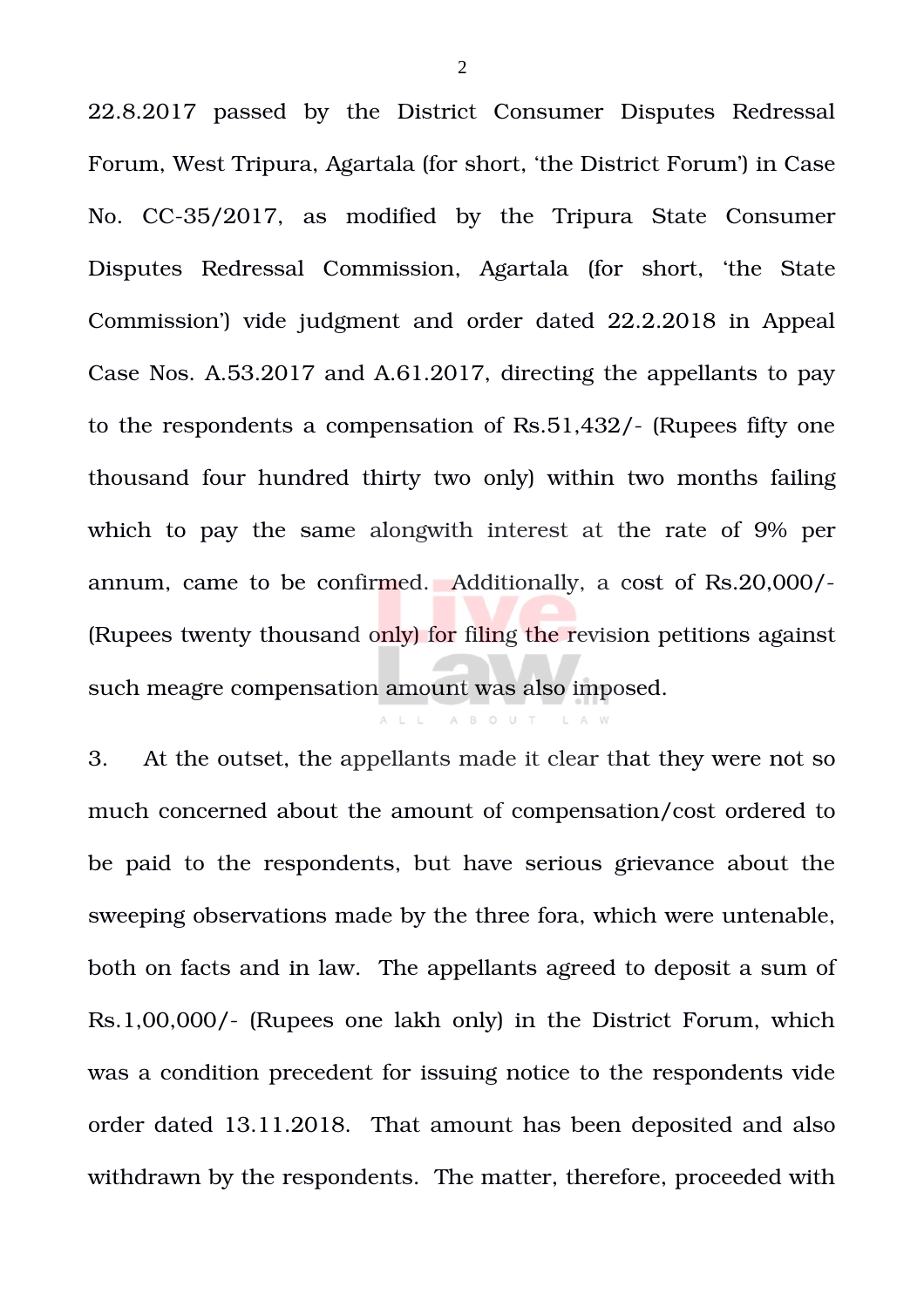the clear understanding that the appellants will not insist for refund of the amount, even if the appeals succeed on merits. The respondents, though entered appearance, the Court requested Mr. Rajiv Dutta, learned senior counsel to appear as A*micus Curiae* to assist the Court.

4. Briefly stated, the respondents had booked air ticket(s) vide PNR No. IHRNSE to travel from Kolkata to Agartala on 8.1.2017 i.e. Sunday in flight No. 6E-861, operated by the appellant-Airlines, departing at 08:45 a.m. According to the respondents, they had reported well in time at the check-in counter of the appellant-Airlines at Netaji Subhash Chandra Bose (Domestic) Airport, Kolkata and after completing necessary formalities, they were issued boarding passes for travelling by the stated flight. However, the respondents were left behind by the ground-staff of the appellant-Airlines and the concerned flight departed, without any information about its departure given to the respondents. The respondents then requested the ground-staff of the appellant-Airlines to accommodate them in the next available flight for Agartala from Kolkata. Even that request was turned down, as the respondents did not have requisite funds to procure the air-tickets for the same. Instead, the ground-staff of the appellant-Airlines snatched away the boarding passes of the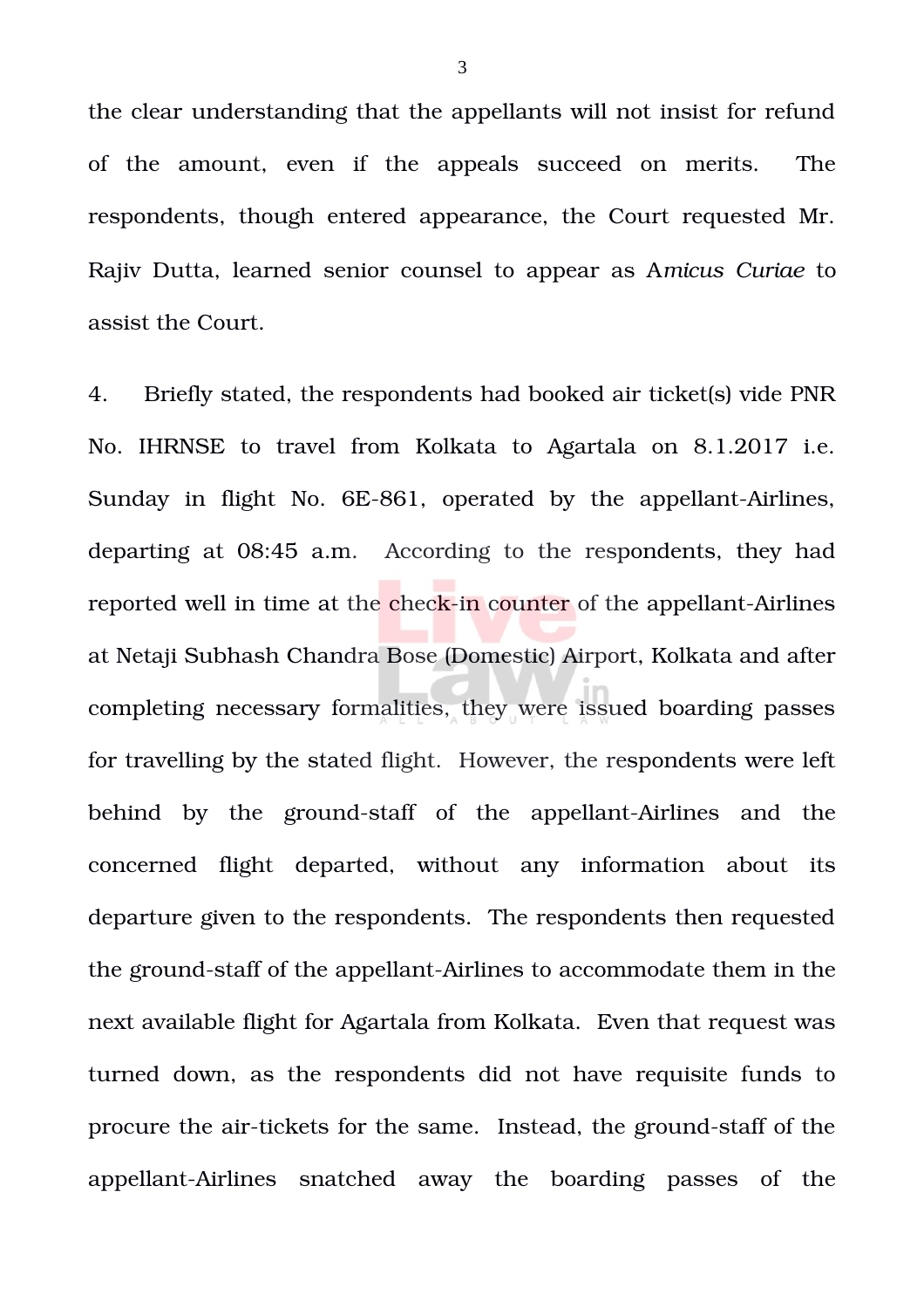respondents, as a result of which the respondents had no other option but to stay back at Kolkata in a hotel for two nights, and after arranging for funds, they left by a flight of the appellant-Airlines on 10.1.2017. Resultantly, the respondents had to incur expenditure for staying back in a hotel at Kolkata for two nights. They also had to incur loss of salary, loss of education of the two accompanying children (respondent Nos. 3 and 4) of respondent Nos. 1 and 2 and mental agony, harassment, suffering and frustration. Initially, the respondents sent a legal notice through their Advocate on 28.1.2017 demanding compensation of Rs.3,32,754/- (Rupees three lakhs thirty-two thousand seven hundred fifty-four only). As no response thereto was received, the respondents filed a complaint before the District Forum reiterating the grievance made in the legal notice and prayed for direction to the appellants to pay a total sum of Rs.3,77,770/- (Rupees three lakhs seventy seven thousand seven hundred seventy only) alongwith interest at the rate of 12% per annum. The said complaint was contested by the appellants by filing written statement raising preliminary objection and also asserting that the flight in question had to depart after the boarding gate was closed at 08:58 a.m. By that time, the respondents had not reported at the boarding gate despite the stipulation that the boarding gate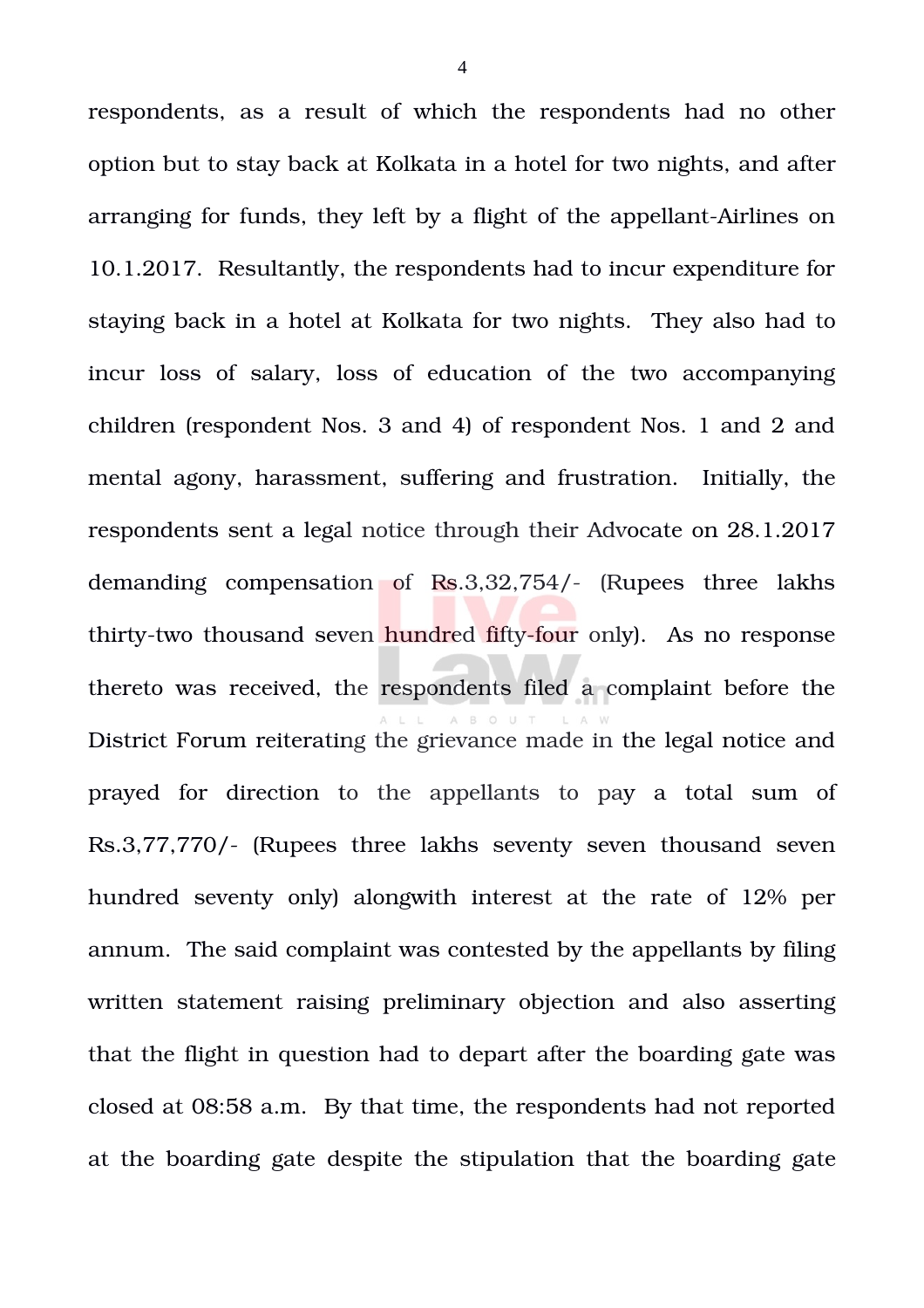<span id="page-4-0"></span>would be closed 25 minutes prior to the departure time as per the Conditions of Carriage (for short, 'the CoC'), which were binding on all concerned, as expounded by this Court in *Interglobe Aviation Limited vs. N. Satchidanand[1](#page-4-0)* . The respondents having failed to report at the boarding gate before its closure for reasons best known to them, the ground-staff of the appellant-Airlines had no other option but to treat it as 'Gate No Show' in terms of article 8.2 of the CoC and to facilitate the flight to depart as per the permission given by the Air Traffic Control (ATC) for departure. The respondents were responsible for the situation for which the appellants cannot be made liable, much less on the ground of deficiency in service. As a matter of fact, the scheduled time of departure was 08:45 a.m. In terms of article 8.2 of the CoC, the boarding gate was supposed to be closed at 08:20 a.m., but as the flight was delayed for some time due to logistical reasons beyond the control of the appellant-Airlines, the boarding gate was actually closed at 08:58 a.m. Despite that, the respondents failed to report at the boarding gate in time, although boarding passes were issued much earlier at around 07:35 a.m. as asserted by the respondents. The appellants also asserted that in terms of the stipulations in the CoC, in the present situation, the appellants were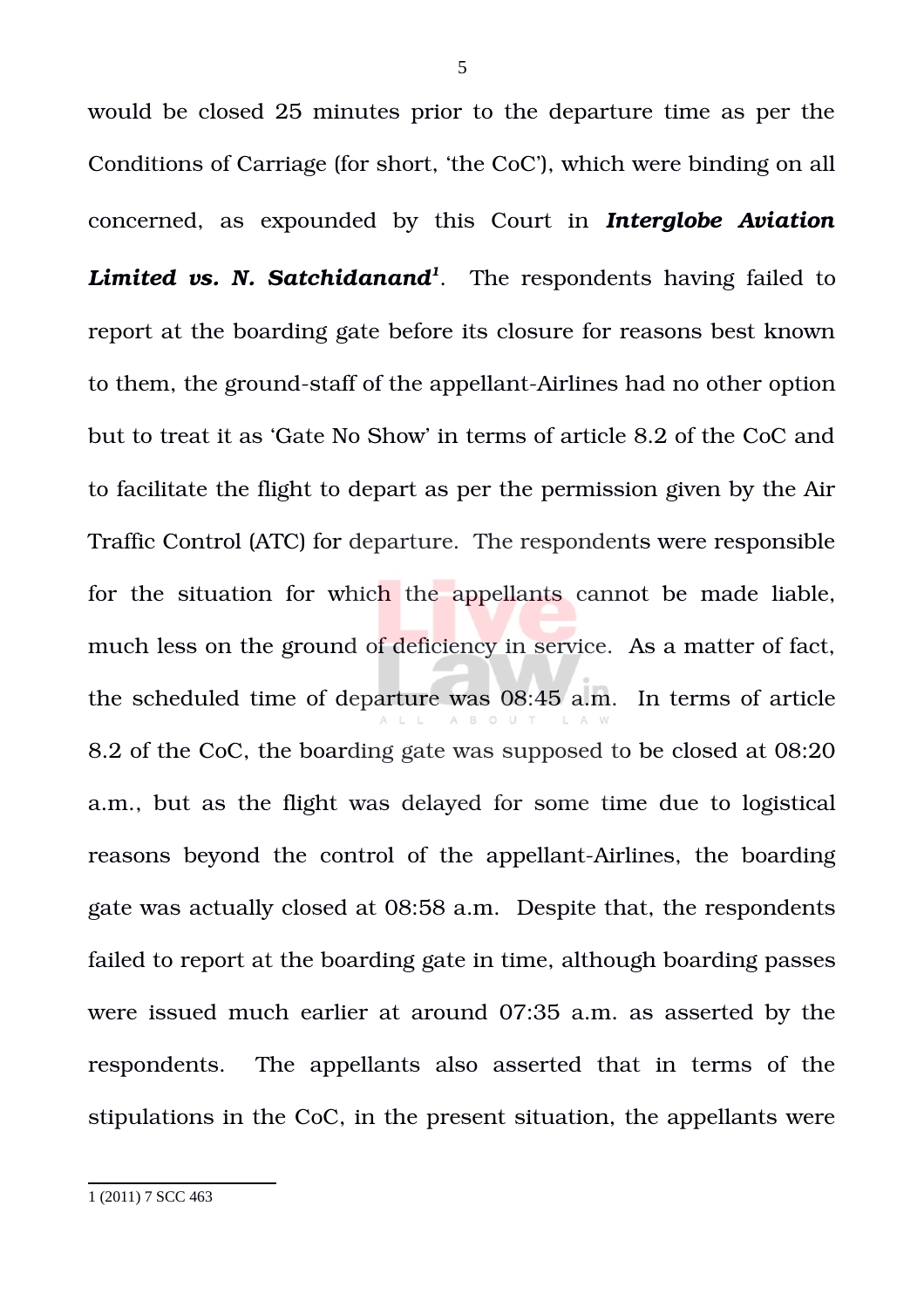required to merely refund the Government and airport fees and/or taxes, as applicable and forfeit the ticket amount. Being a case of 'Gate No Show', the appellants were not obliged to accommodate the respondents in the next flight going to Agartala and in any case, without the respondents offering payment for the fresh air tickets in that regard. In short, the appellants prayed for dismissal of the complaint.

5. The District Forum, after analysing the plea taken by both sides and going through the evidence produced by the parties, allowed the complaint on the finding that as per clause 8.2 of the CoC, the ground-staff of the appellant-Airlines was expected to make subsequent announcements to secure the presence of the respondents and facilitate them to board the flight. However, no evidence was forthcoming that such announcements were made by the ground-staff of the appellant-Airlines. Further, in the e-tickets issued by the appellants, there is no indication about the fact that the passengers are required to report at the boarding gate 25 (twenty-five) minutes prior to the departure of the flight. What is mentioned is only that the check-in begins  $2$  (two) hours prior to the flight time for seat assignment and closes 45 (forty-five) minutes prior to the scheduled departure. Although the boarding passes were not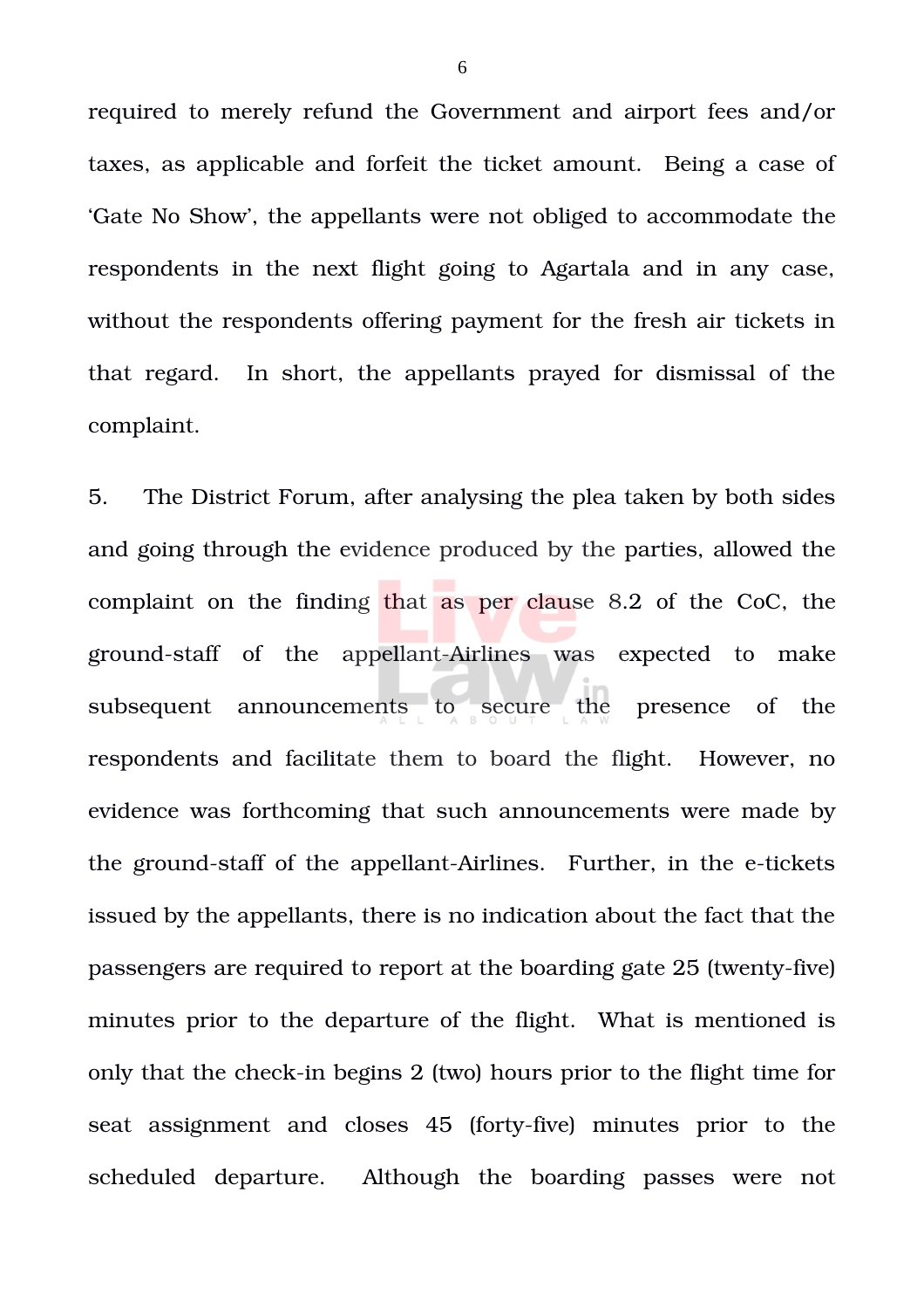produced on record, the District Forum went on to observe that in the boarding pass(es) also, nothing was written to show that the passenger must report at the boarding gate 25 (twenty-five) minutes prior to the departure of the flight. In fact, in the same paragraph, the District Forum has adverted to the plea of the respondents that the boarding passes were snatched away from them by the groundstaff of the appellant-Airlines at the airport. It further held that there was no evidence to show that any assistance was provided by the ground-staff of the appellant-Airlines to the respondents for reaching upto the boarding gate in time. Moreover, the ground-staff refused to take the complaint of the respondents and instead snatched away the boarding passes from them, leaving them in helpless situation at the airport and forcing them to stay in a hotel for two days at Kolkata. On such findings, the District Forum proceeded to award compensation to the respondents in the sum of Rs.16,432/ (Rupees sixteen thousand four hundred thirty two only) towards airfare for travel to Agartala, Rs.10,000/- (Rupees ten thousand only) towards hotel expenditure, Rs.10,000/- (Rupees ten thousand only) towards mental agony, harassment and suffering and Rs.5,000/- (Rupees five thousand only) towards litigation costs, total amounting to Rs.41,432/- (Rupees forty-one thousand four hundred thirty two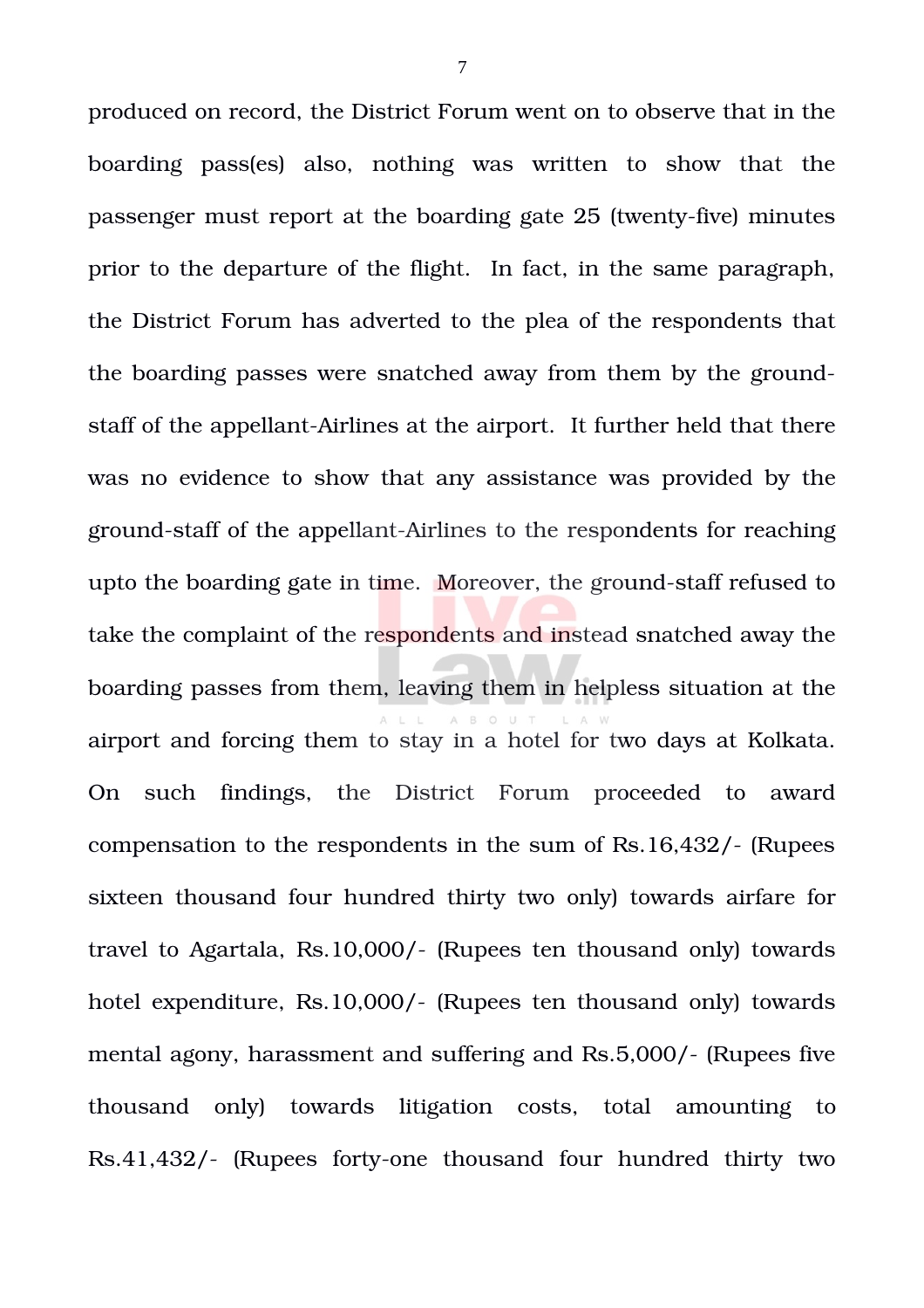only) to be paid within two months, failing which to bear interest at the rate of 9% per annum.

6. The appellants carried the matter in appeal before the State Commission being Appeal Case No. A.61.2017, assailing the judgment and order passed by the District Forum. At the same time, the respondents filed cross-appeal being Appeal Case No. A.53.2017 for enhancement of compensation. Both the appeals came to be disposed of by the State Commission by the common judgment and order dated 22.2.2018. The State Commission, more or less affirmed the findings and conclusions recorded by the District Forum by observing that no evidence was forthcoming that proper assistance was given to the respondents to facilitate them to board the flight before the scheduled departure. It also observed that no oral evidence was produced by the appellants whatsoever including regarding the announcements made to invite the attention of the respondents for reporting at the boarding gate. The State Commission also went on to observe that after issuing boarding passes, it is the obligation of the airlines to provide assistance to the passengers to facilitate them to board the flight before the boarding gate closes. The State Commission, however, modified the order of the District Forum to the limited extent of enhancing the awarded amount towards mental agony, harassment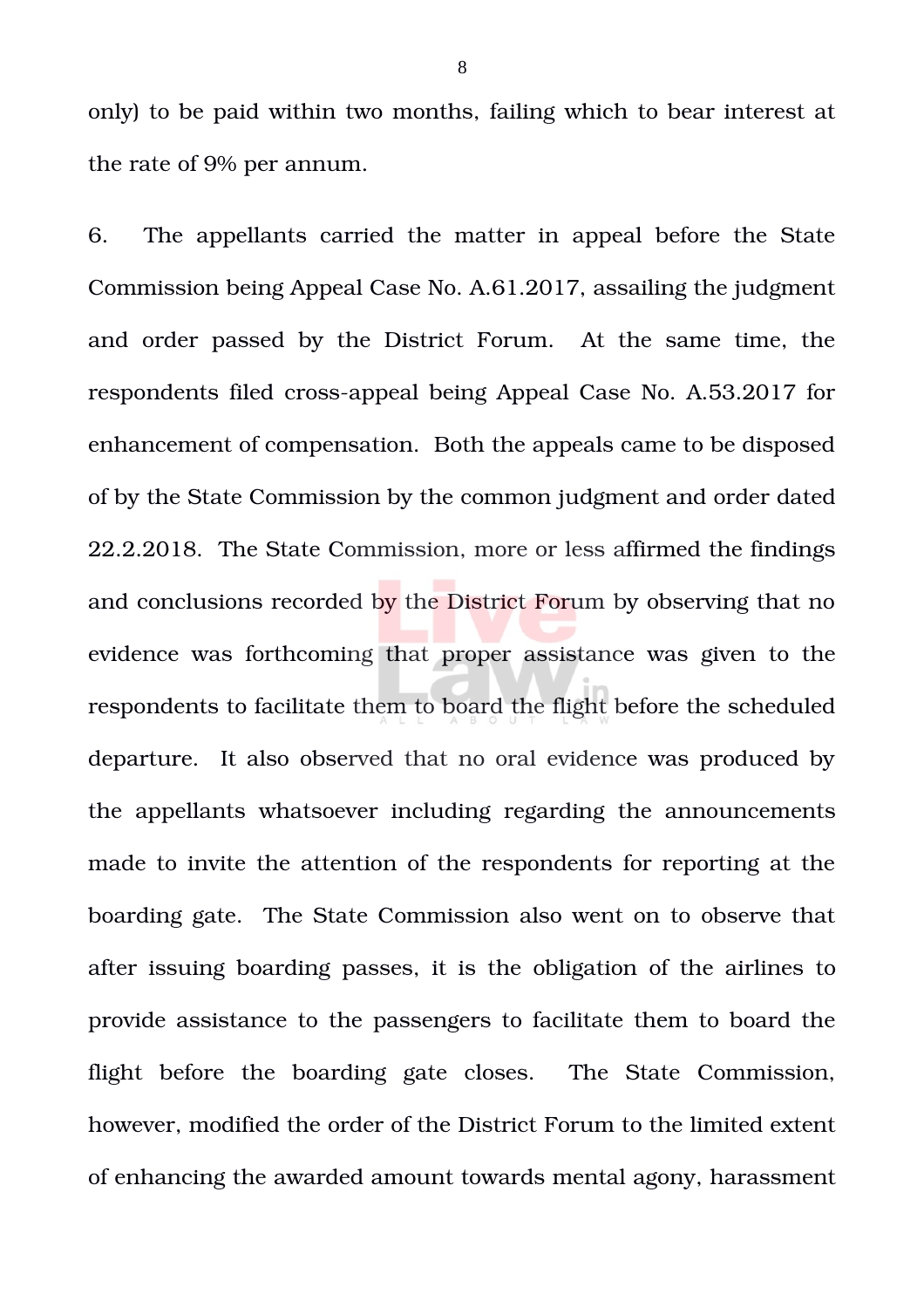and suffering from Rs.10,000/- (Rupees ten thousand only) to Rs.20,000/ (Rupees twenty thousand only) and resultantly, the total sum of Rs.41,432/- (Rupees forty-one thousand four hundred thirtytwo only) was enhanced to Rs.51,432/- (Rupees fifty-one thousand four hundred thirty-two only).

7. Feeling aggrieved, the appellants carried the matter to the National Commission by way of Revision Petition Nos. 1520-1521/2018. The National Commission confirmed the findings and conclusions recorded by the two consumer fora and dismissed the revision petitions with observation that the appellants had chosen to challenge the order(s) providing for meagre compensation and showed no interest to settle the matter. The revision petitions were dismissed with costs of Rs.20,000/- (Rupees twenty thousand only).

8. Feeling aggrieved, the present appeals have been filed by the appellants, assailing the concurrent findings and conclusions of the three consumer fora. The principal grievance of the appellants is that the three consumer fora have failed to consider the principles of pleadings and burden of proof and have erroneously held that the appellants were liable for deficiency in service. This conclusion has been recorded in absence of any pleading or evidence laid before the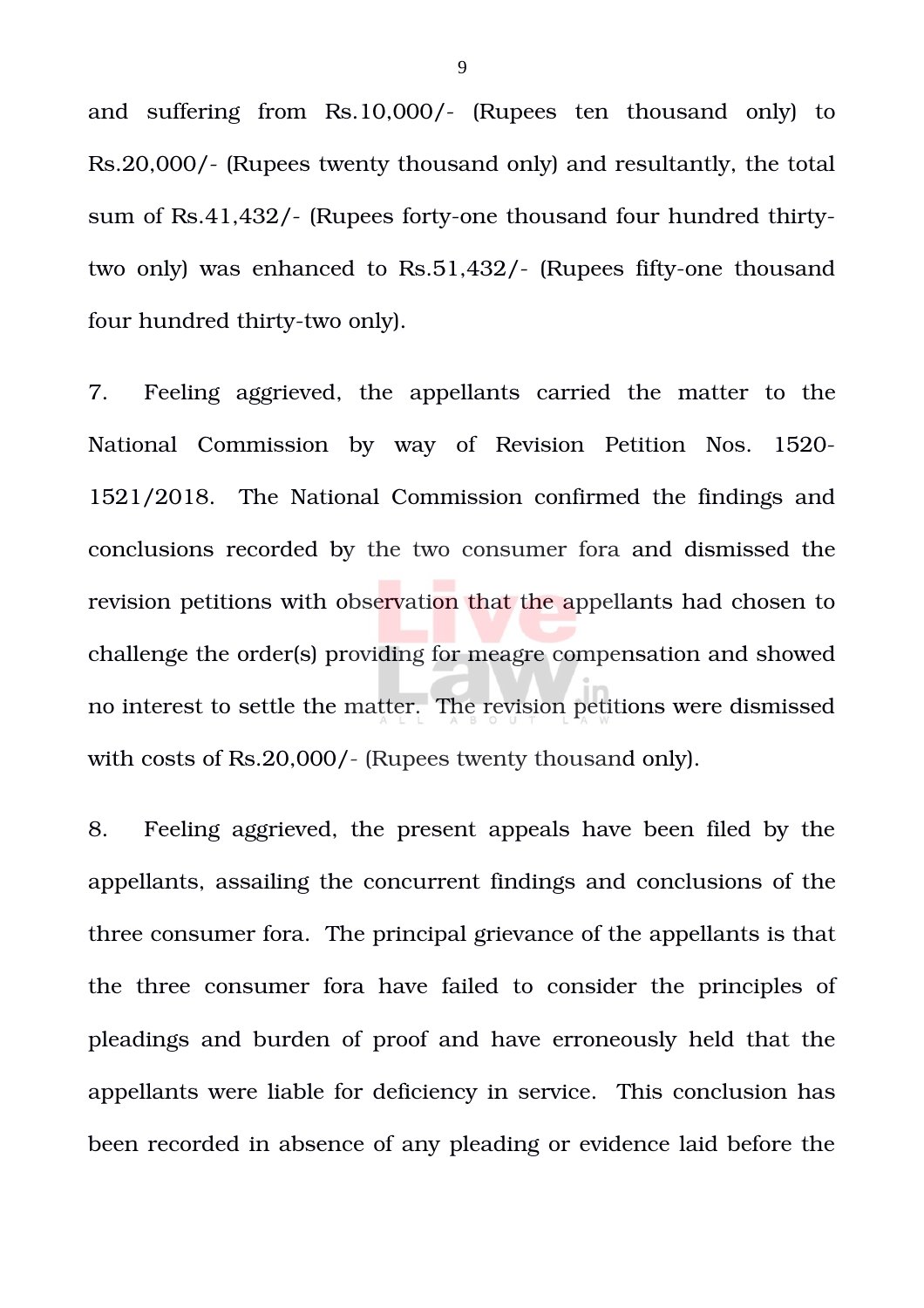consumer fora to show that the respondents had reported to the boarding gate well in time i.e. 25 (twenty-five) minutes prior to the scheduled departure of the flight in question, as required in terms of the CoC. They had not even pleaded or adverted to the circumstances which prevented them from reporting at the boarding gate before the stipulated time. In fact, it was a case of 'Gate No Show' by the respondents and not one of 'denied boarding' as such. Further, the deficiency in service must be in relation to the contractual obligation and not on the basis of sympathy and matters extraneous thereto. It is urged that the respondents had clearly failed to plead and prove some fault, imperfection, shortcoming or inadequacies in the quality, nature and manner of performance which was required to be performed by the appellants or their ground-staff at the airport in reference to the contract, which was *sine qua non* for invoking the remedy before the consumer fora as expounded in *Ravneet Singh*

*Bagga vs. KLM Royal Dutch Airlines & Anr.[2](#page-9-0)* . The respondents have not pleaded or deposed about their whereabouts and efforts taken by them between the time when the boarding passes were issued to them (at 07:35 a.m.) and until the boarding gate was closed (at 08:58 a.m.) or for that matter, the scheduled departure time (of

<span id="page-9-0"></span><sup>2</sup> (2000) 1 SCC 66 (paragraph 6)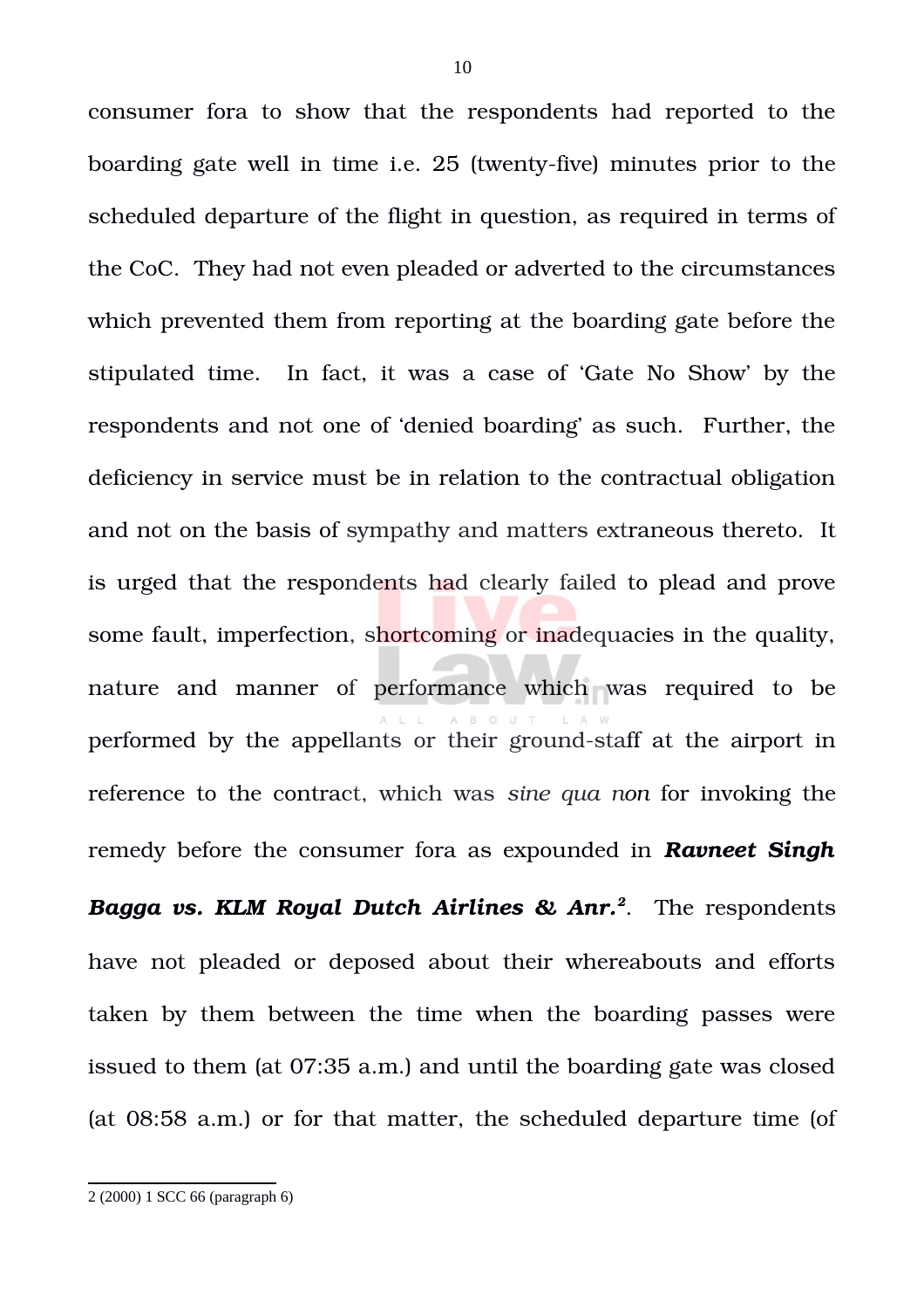08:45 a.m.). The airlines is not expected to wait for the passengers until their arrival at the boarding gate and is obliged to close the boarding gate as soon as permission to 'Pushback' and 'Start-up' is received from the ATC as per the Civil Aviation Requirements (for short, 'the CAR') issued by the Director General of Civil Aviation (for short, 'the DGCA'). It is stated that 171 passengers were booked to travel on the flight in question, out of whom only 7 (seven) including the 4 (four) respondents were treated as 'Gate No Show' and 164 boarded the flight well in time. The thrust of the grievance of the appellants is that the consumer fora have committed jurisdictional error in not considering the fact that there was no pleading, much less tangible evidence produced, by the respondents to substantiate the fact that it was a case of deficiency in service in respect of the contractual obligation of the appellants. Thus, the burden of proof was wrongly shifted on the appellants. Further, the consumer fora have made sweeping observations which cannot be countenanced in law.

9. Respondent Nos. 1 and 2 who are also espousing the cause of respondent nos. 3 and 4 are duly represented by the learned counsel engaged by them. They have supported the findings and conclusions recorded by the consumer fora and would contend that no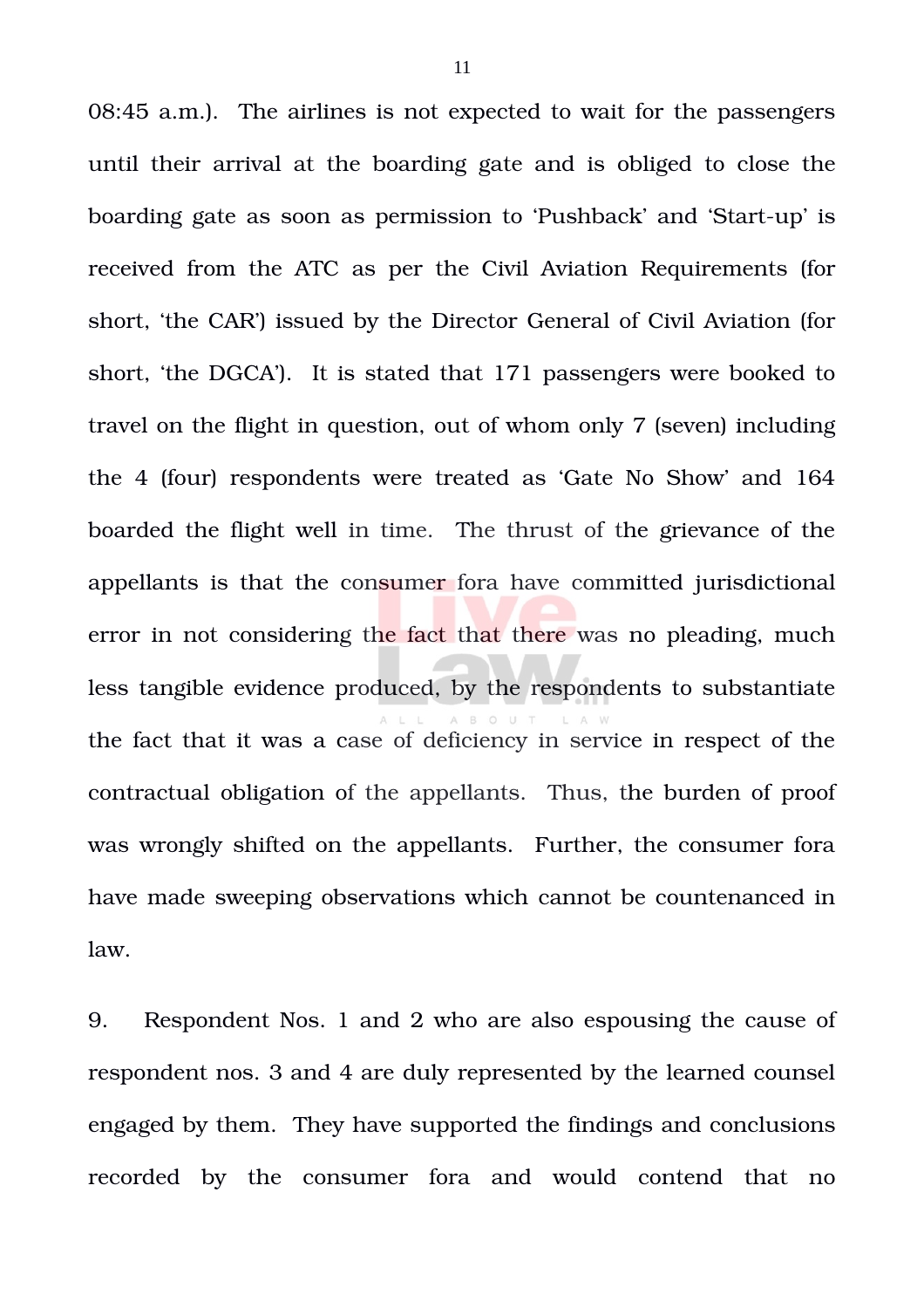interference is warranted in the present appeals. As this Court had additionally appointed an A*micus Curiae* to assist the Court, he, besides making oral submissions has submitted written note and a report suggesting formulation of some guidelines or directions in view of the increasing demand for air travel because of improved purchasing capacity of the passengers and their growing need to achieve timelines including promotional schemes like UDAN (Ude Desh Ka Naagrik), a flagship scheme of the Government of India introduced to enable air operations on unreserved routes, connecting regional and rural areas, thereby making air travel affordable for masses. The learned Amicus Curiae submits that the DGCA guidelines should be more humane and passenger-friendly, considering the fact that the passenger-profile of air passengers has become more inclusive, covering passengers from hinterlands and country-side cutting across diverse social and income groups. He has commended to us to expand the meaning of 'denied boarding' to include the case such as the present one, inasmuch as, the fact that the passenger is under obligation to report before the scheduled time at the check-in counter and/or boarding gate, that should not extricate the airlines' staff from facilitating passage of the passenger after issuance of boarding pass and secure his/her presence at the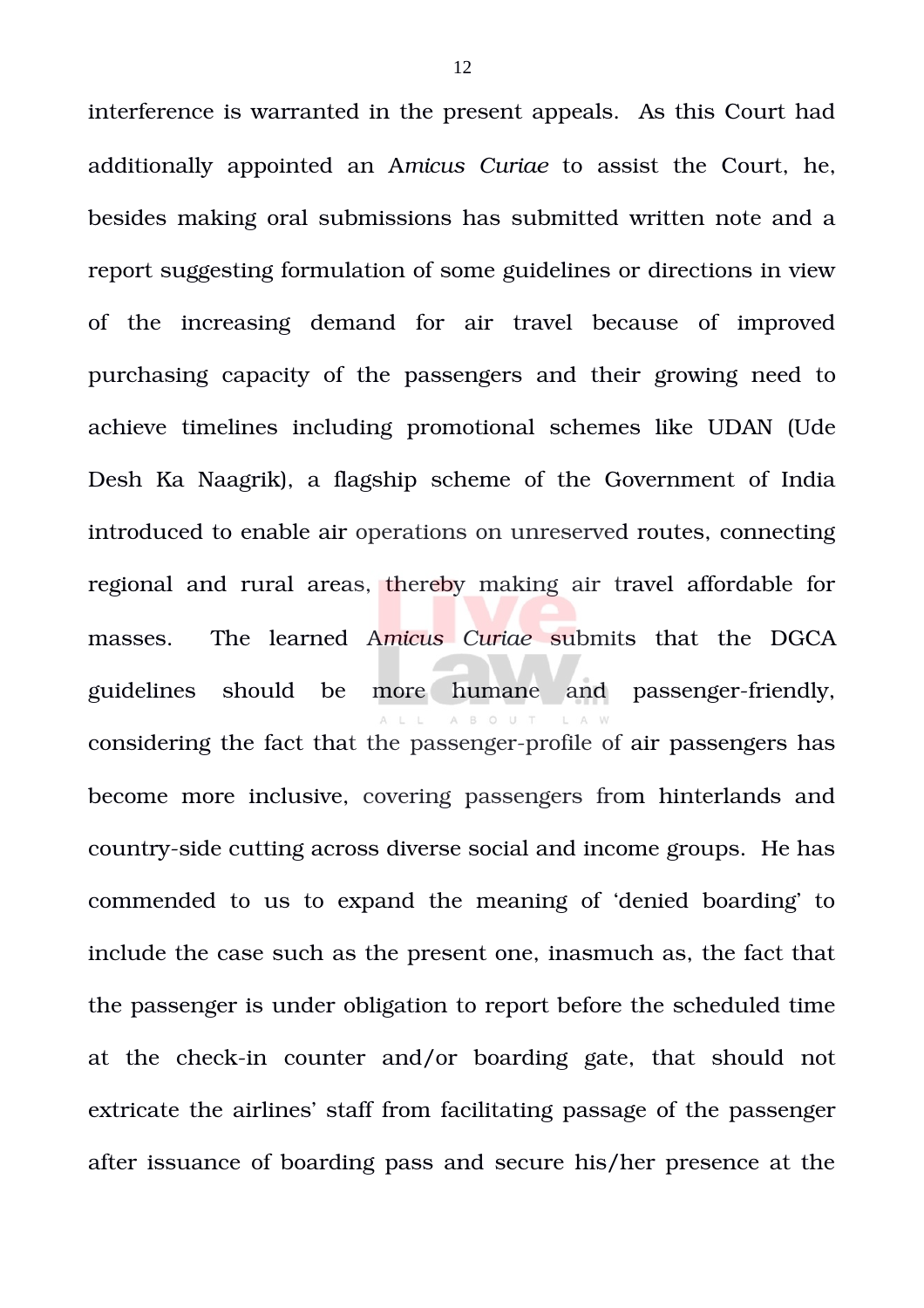boarding gate before the closure of the boarding gate. He has invited our attention to stipulation in the CAR, particularly in clause 3.2.1 thereof, which pertains to cases of 'denied boarding' due to overbooking by the airlines or such other operational reasons including cancellation of flight due to strike at the airport of departure or extraordinary circumstances such as volcanic eruption leading to the closure of the airspace, as expounded by the Third Chamber of Court of Justice of the European Union in *Finnair Oyj*  $\boldsymbol{v}$ s. Timy Lassooy $^3$  $^3$  and Denise McDonagh  $\boldsymbol{v}$ s. Ryanair Ltd. $^4$  $^4$ . He has suggested that direction be issued to all air carriers: (a) to bring in uniformity in closure of check-in counters and boarding gates across all the air carriers operating in and out of India as per their domestic/international specifications; (b) to display/highlight on the boarding pass itself, the necessary details relating to check-in, boarding, closure of boarding gates, mode of contract etc. in vernacular and English language if already not done; (c) to widely display the Charter of Rights to their passengers, as well as, duties/obligations of the air carriers towards their passengers at the respective check-in counters and their websites in addition to duly inform the passengers about the same at the time of issuing air-

<span id="page-12-0"></span><sup>3</sup> Decided on 4.10.2012 in Case C-22/11

<span id="page-12-1"></span><sup>4</sup> Decided on 31.1.2013 in Case C-12/11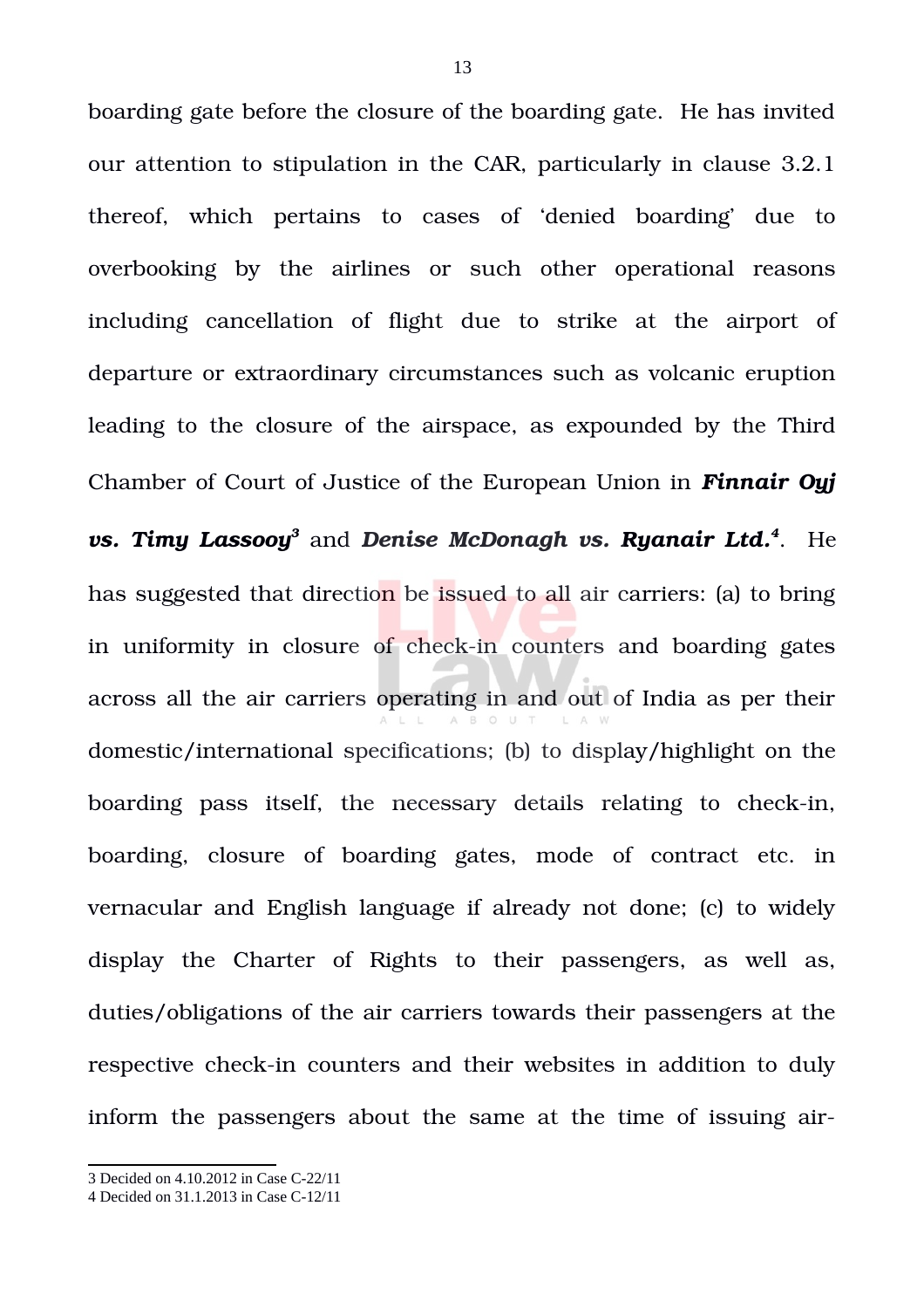tickets; (d) to maintain and keep all the records relating to arrival and departure of passengers including time of check-in, reportage at boarding gates, record of communications with the passengers in case of delay in check-ins, reporting at boarding gate and final warning for the passengers in cases of non-reporting at check-in counters/boarding gates and post-factum upto three months *i.e.*, from the date and time of departure/arrival of the concerned flight; and (e) to mandatorily contact those passengers, who are otherwise late in reporting at the check-in counters/boarding gates through telephone/mobiles being a secured channel of communication/interface between the air carrier and its passengers.

10. We have heard Mr. Shyam Divan, learned senior counsel appearing for the appellants, Mr. Amlan Kumar Ghosh, learned counsel for the respondents and Mr. Rajiv Dutta, learned *Amicus Curiae*.

11. The present appeals emanate from the complaint filed before the consumer fora. While dealing with such a complaint, the jurisdiction or the nature of enquiry to be undertaken by the consumer fora is limited to the factum of deficiency in service and to award compensation only if that fact is substantiated by the party alleging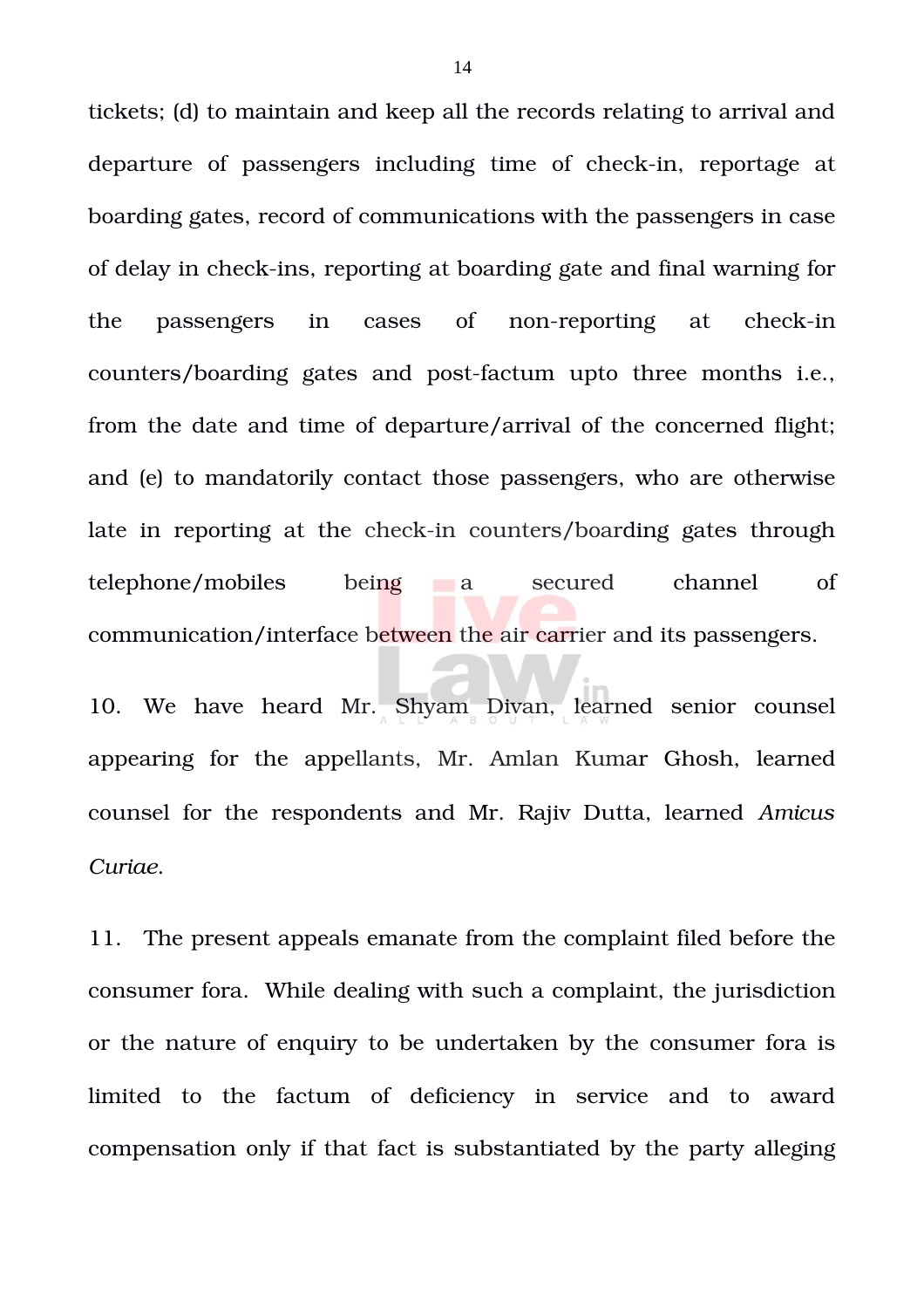the same. The expression 'deficiency in service' has been defined in Section 2(1)(g) of the Consumer Protection Act, 1986, to mean any fault, imperfection, shortcoming or inadequacy in the quality, nature and manner of performance which is required to be maintained by or under any law for the time being in force or has been undertaken to be performed by a person in pursuance of a contract or otherwise in relation to any service. This Court in *Ravneet Singh Bagga* (supra), therefore, opined as follows:

> "6. **The deficiency in service cannot be alleged without attributing fault, imperfection, shortcoming or inadequacy in the quality, nature and manner of performance which is required to be performed by a person in pursuance of a contract or otherwise in relation to any service. The burden of proving the deficiency in service is upon the person** who alleges it. The complainant has on facts, been found to have not established any wilful fault, imperfection, shortcoming or inadequacy in the service of the respondent. **The deficiency in service has to be distinguished from the tortious acts of the respondent. In the absence of deficiency in service the aggrieved person may have a remedy under the common law to file a suit for damages but cannot insist for grant of relief under the Act for the alleged acts of commission and omission attributable to the respondent which otherwise do not amount to deficiency in service.** In case of bona fide disputes no wilful fault, imperfection, shortcoming or inadequacy in the quality, nature and manner of performance in the service can be informed (sic). If on facts it is found that the person or authority rendering service had taken all precautions and considered all relevant facts and circumstances in the course of the transaction and that their action or the final decision was in good faith, it cannot be said that there had been any deficiency in service. If the action of the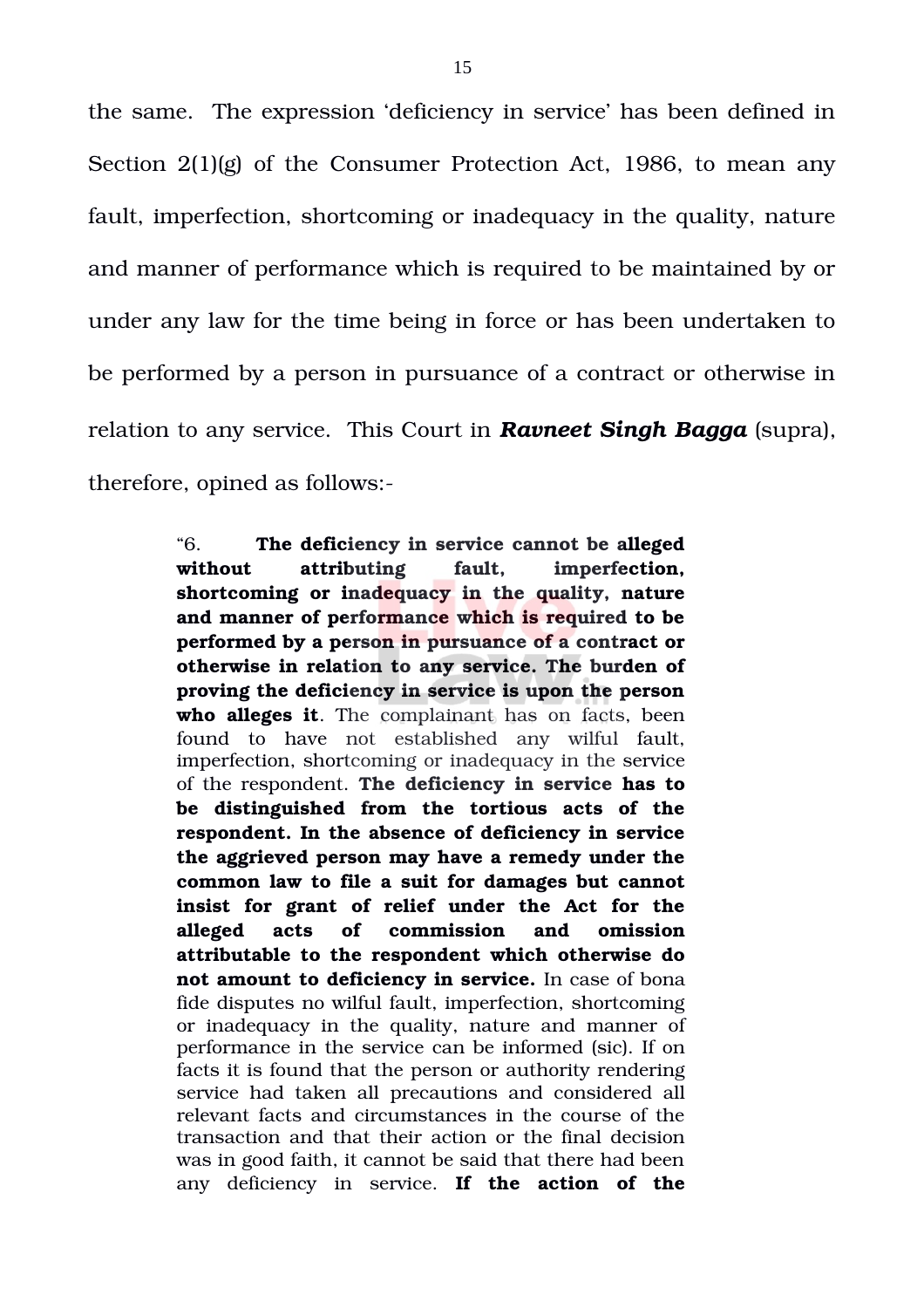**respondent is found to be in good faith, there is no deficiency of service entitling the aggrieved person to claim relief under the Act. The rendering of deficient service has to be considered and decided in each case according to the facts of that case for which no hard and fast rule can be laid down. Inefficiency, lack of due care, absence of bona fides, rashness, haste or omission and the like may be the factors to ascertain the deficiency in rendering the service**."

(emphasis supplied)

12. Thus, the enquiry in such proceedings is limited to grievance about deficiency in service, which is distinct from the tortuous acts of the other party. In this regard, we must immediately notice the assertion of the respondents in the complaint filed before the District Forum to ascertain whether the claim of deficiency in service in relation to the stated contract has been pleaded or otherwise. It will - In be useful to advert to paragraph 1 of the complaint, which reads thus:

> "1. That the Complainant Nos. 1, 2, 3 and 4 are the same family members of above noted address and the Complainant No.1 alongwith her husband Sri Swadesh Debbarma, Complainant No.2 and her two sons namely Master Albish Debbarma, Complainant No.3 and Master Alex Debbarma, Complainant No.4 was coming from Kolkata to Agartala through Airlines of the opposite parties and accordingly the Complainant No.1 along with her family members i.e. Complainant Nos. 2, 3 and 4 took air tickets vide PNR No. IHRNSE under airlines of the opposite parties for Agartala Airport from Kolkata Subhash Chandra Bose (Domestic Airport) on 08.01.2017 vide Flight No. 6E 861, departure time 08.45 a.m., Sunday and accordingly norms of the airlines of the opposite parties, all are the Complainants reported before the Airlines Counter of opposite party at Kolkata Airport on

 $\overline{a}$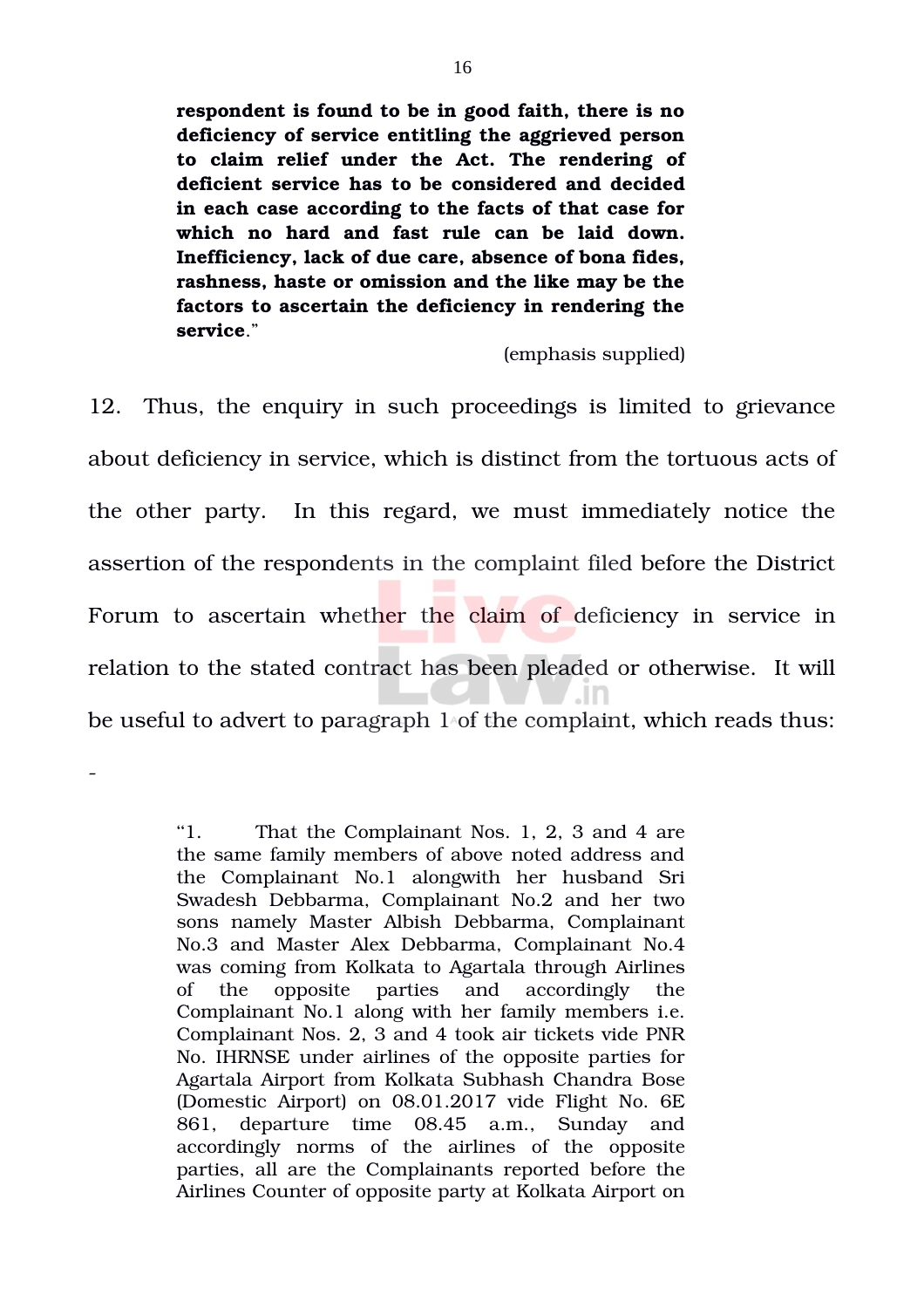08.01.2017 and after observing all formalities the opposite party No.1 i.e. authority of Indigo Airlines of Kolkata Airport issued Boarding Pass in favour of all the Complainants for coming at Agartala Airport from Kolkata Airport, **but the opposite parties Airlines authority of Kolkata Airport left all the Complainants at Kolkata Airport and flight of opposite parties and opposite party No.1 did not boarded the Complainants in the said flight for coming at Agartala from Kolkata airport as the Complainants were inside the Airport building of Kolkata Airport. But without boarded the** Complainants in the said flight, the flight of the **opposite parties left the Complainants to Kolkata Airport without giving any information to them**. As a result all the Complainants have fallen with critical situation. At that time due to left them by the airlines of the opposite party at Kolkata airport and at that time the Complainant No.1 and 2 filed a complaint by written to the office of the opposite party No.1, Kolkata airport. But the office staff as well as Airport staff of the Indigo i.e. opposite party No.1 did not accept the complaint application of the Complainants and at that time office staff of opposite party No.1 at Kolkata Airport forcibly snatched away their boarding Pass which were issued by the Indigo Airlines authority of Kolkata Airport from their hand of the Complainant No.1 and 2 and requested the opposite party No.1 to consider their matter of left them at Kolkata Airport by the Airlines of opposite party No.1 and the Complainant No.1 and 2 also requested the opposite party No.1 to arrange to carry them by next flight of your Airlines to Agartala Airport from Kolkata Airport, as at that time no money was in hand of the Complainants to further purchase air tickets for them to come to Agartala airport to Kolkata airport. But the opposite party No.1 did not heed the request of the Complainants, nor any arrangement to carry the Complainants from Kolkata Airport to Agartala Airport in their home town and lastly after failure to come back to Agartala from Kolkata airport, the Complainants hopelessly return from Kolkata Airport with very financial hardship and took a hotel room nearby the Kolkata Airport for staying purpose along with their minor two sons and they also stayed in the hotel room for arranging money for purchasing further air tickets for coming at Agartala airport from Kolkata Airport.''

(emphasis supplied)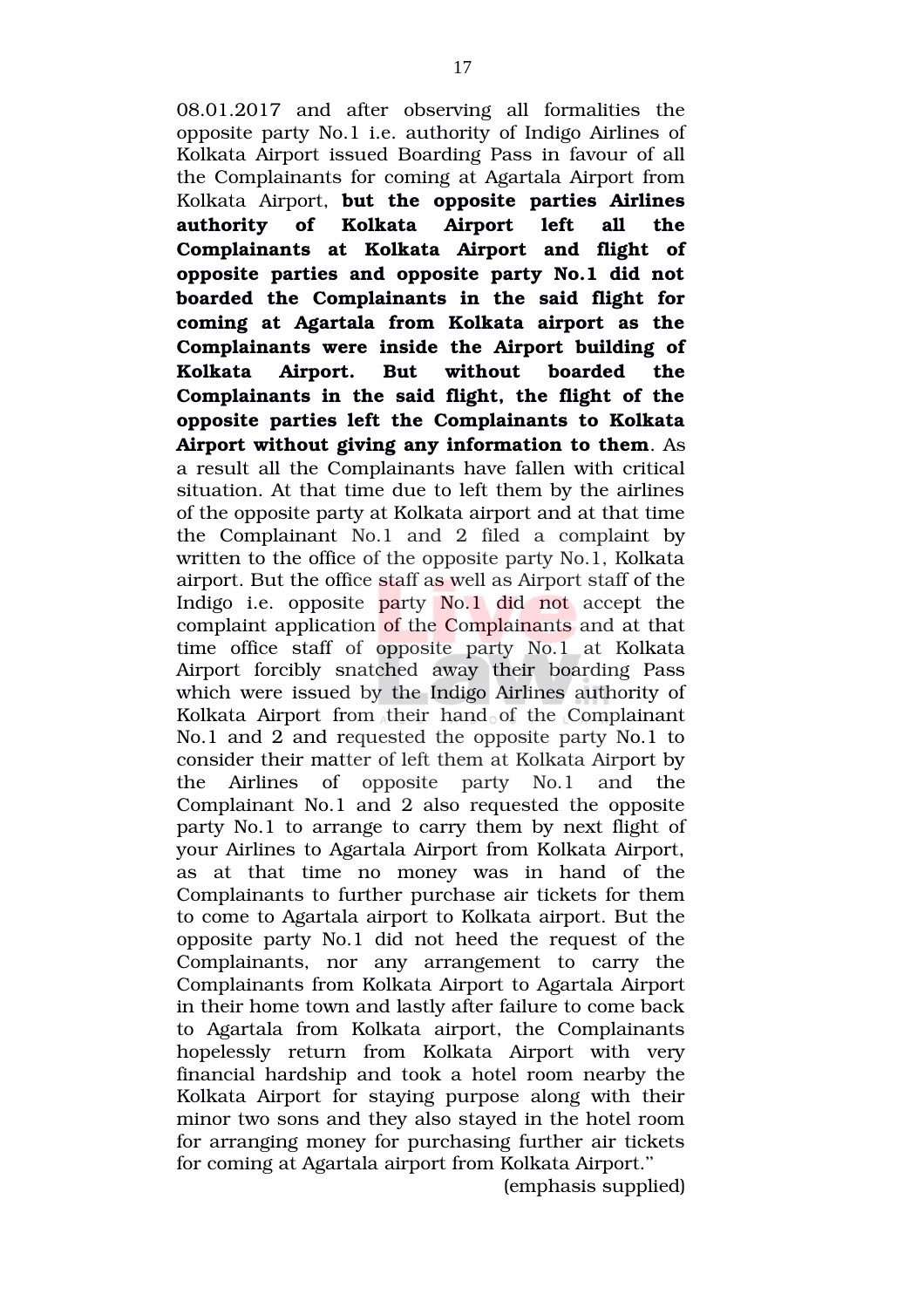On the same lines, the witness examined on behalf of the respondents has deposed. The question is: whether the averments in the complaint contain material facts with regard to deficiency in service complained about? Even on a fair reading of the complaint and the evidence given on the same lines, all that can be discerned is that the respondents had reported at the "check-in counter" well in time and were issued boarding passes for flight No. 6E-861, which was scheduled to depart at 08:45 a.m., and that the flight took off leaving them (respondents) at the airport without informing them about the departure. There is no assertion that no public announcement was made at the boarding gate or on the T.V. screens displayed across within the airport before closure of the boarding gate and as to how they (respondents) were prevented or misled from reporting at the boarding gate 25 (twenty-five) minutes before the scheduled departure time (08:45 a.m.) of the flight in question, and moreso before the boarding gates were actually closed at 08:58 a.m. Be that as it may, the consumer fora committed manifest error in shifting the burden on the appellants and drawing adverse inference against them for having failed to produce evidence regarding announcements having been made to inform the passengers including the respondents to arrive at the boarding gate before its closure at 08:58 a.m. The appellants had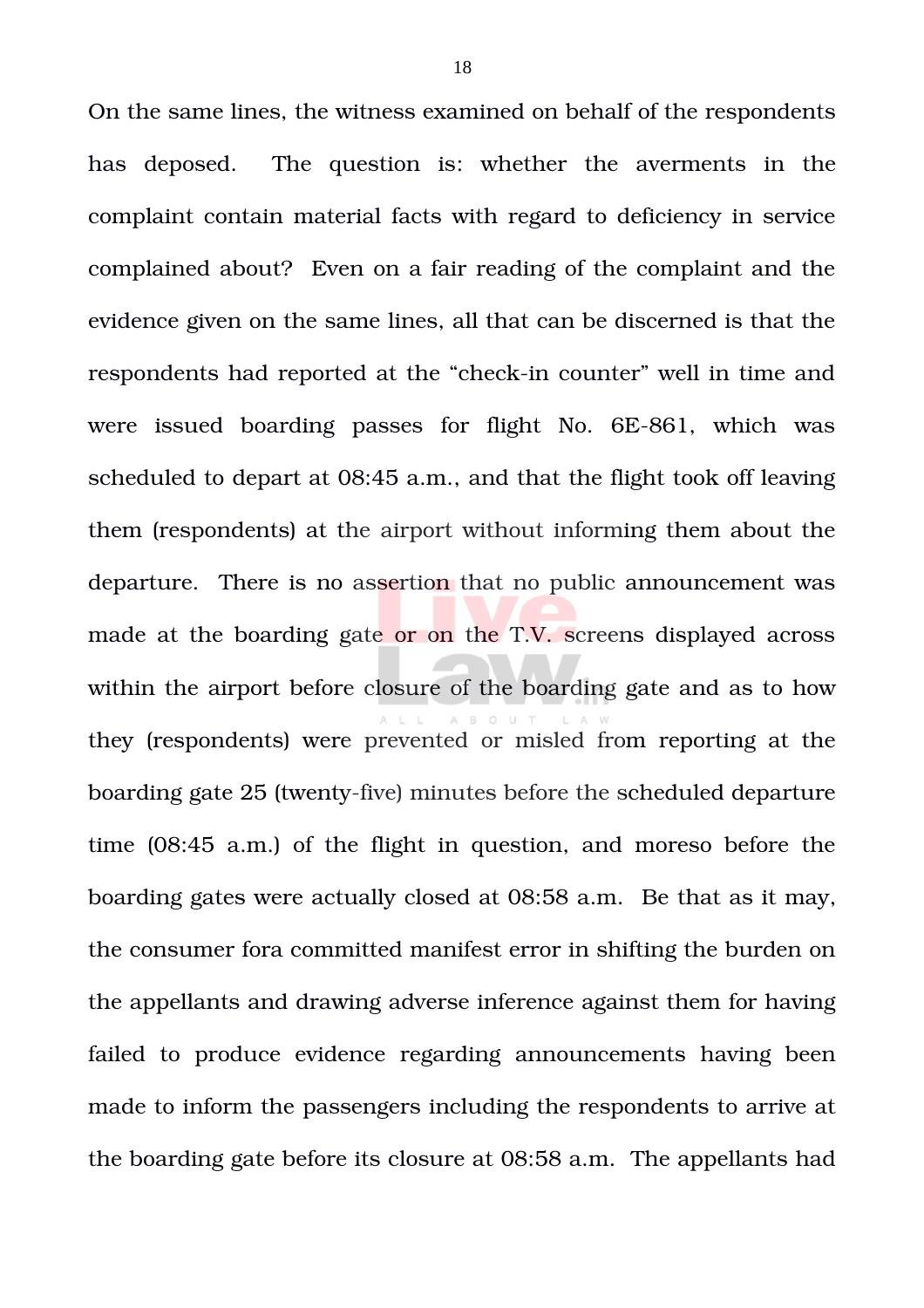clearly stated that as per the standard practice, such announcements are made at the boarding gate itself and the record in that behalf is not maintained by the Airlines (appellants), but by the airport authorities. The need to prove that fact would have arisen only if the respondents had clearly pleaded all relevant material facts and also discharged their initial burden of producing proof regarding deficiency in service by the ground-staff of the appellants at the airport after issuing boarding passes and before the closure of the boarding gate and departure of the flight.

13. Concededly, boarding passes were issued to the respondents at  $07:35$  a.m. at the check-in counters, whereafter they entered the security channel area and like any other prudent passenger, were expected to proceed towards the concerned boarding gate in right earnest. The appellants in the additional affidavit dated 30.1.2019 filed before this Court have given graphic description of the layout of the airport and the area in which the respondents were expected to move forward towards the boarding gate. The relevant portion of the said affidavit reads thus:

> "2. I say that for passengers to enter into the departure terminal of the domestic airport at Kolkata, there are six (6) terminal departure gates on the first floor of the airport terminal through which the passengers can enter the terminal building. The said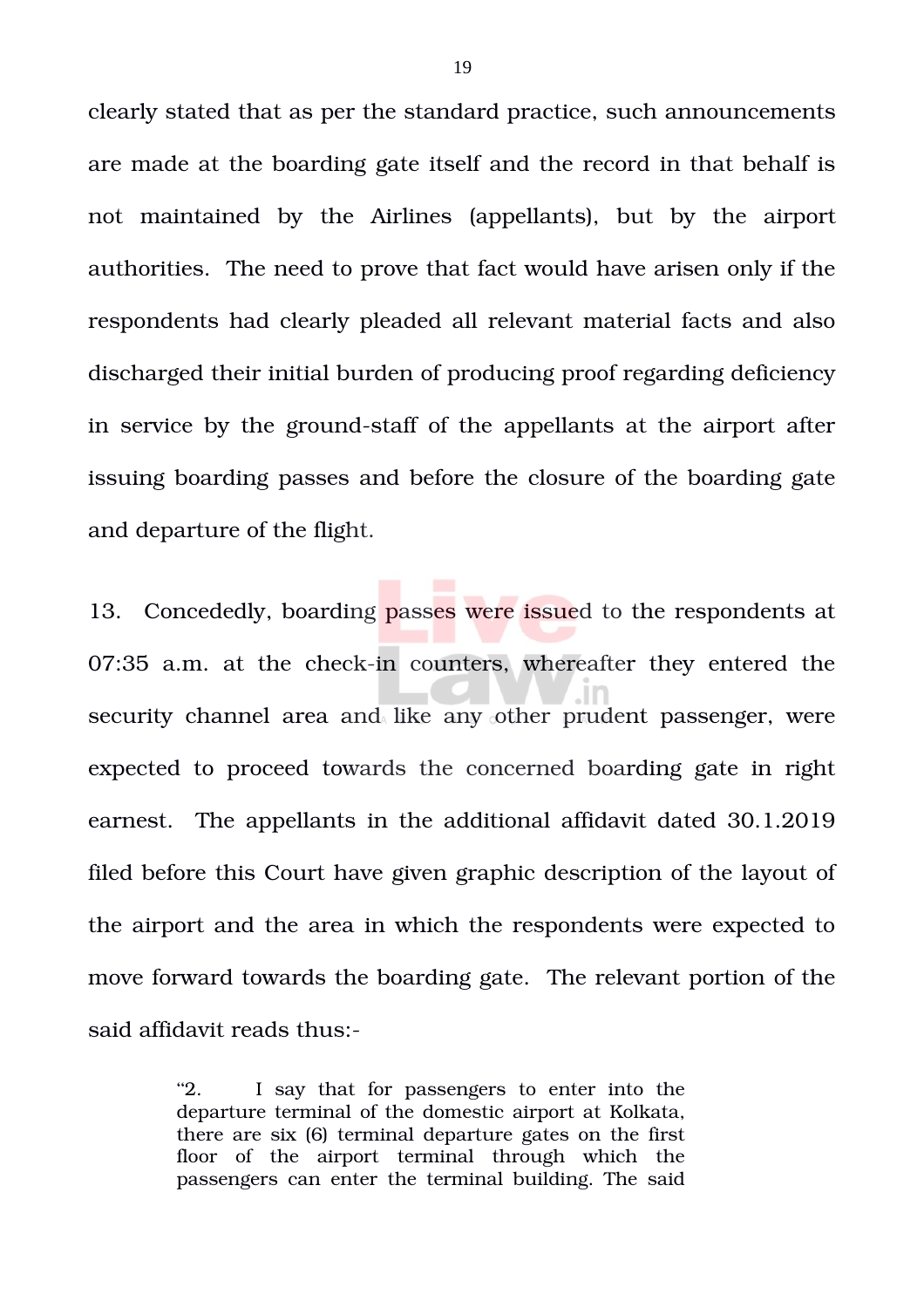gates are numbered as Gate Nos. 1A, 1B, 2A, 2B, 3A and 3B and all passengers booked on various airlines operating from this terminal can enter the airport through any of the six gates, subject to verification of their photo identity by the officials of the Central Industrial Security Forces (''CISF'').

3. I further say that there are four (4) portals at the Kolkata Airport wherein the check in counters of different airlines are stationed, namely Portals A to D. The aforesaid four portals are situated at the first floor of the departure terminal of the Kolkata Airport. Immediately after the said four portals, there are four (4) security gates situated inside the Kolkata Airport, namely security Gate Nos. 1 to 4. I say that these four security gates are manned by the officials of the CISF and clearance of all the passengers is subject to the security frisking undertaken by them. I say that the time taken by the officials of CISF for security, frisking and clearance of the passengers and their hand baggage (including the waiting time) is not within the control of InterGlobe Aviation Ltd.

4. **I** say that the check-in counters of **InterGlobe at the Kolkata Airport are stationed at ''Portal B'' and on one side of ''Portal C'' in the first** floor of the Airport. I further say that the said **Portals are adjacent to security entry Gate Nos. 1A, 1B, 2A and 2B situated at the first floor of the Airport.** 

**5. I say that as per the official records of the Petitioners, Respondents were booked to fly aboard** IndiGo Flight No.6E-861 from Kolkata to Agartala **on 08.01.2017 under PNR No. IHRNSR.** 

**6. I say that to my knowledge, on 08.01.2017 i.e. the scheduled date of travel in the present case, IndiGo flights departing from Kolkata to Agartala were allocated boarding gates located at the ground floor of the Kolkata Airport comprising a total of six (6) boarding gates i.e. from 23A to 23F.** 

7. I say that I have prepared a layout plan (not to scale) of the relevant sections of the Kolkata Airport and the same is annexed herewith and marked as ''Annexure A''. **From the said layout plan, it would be evident that:**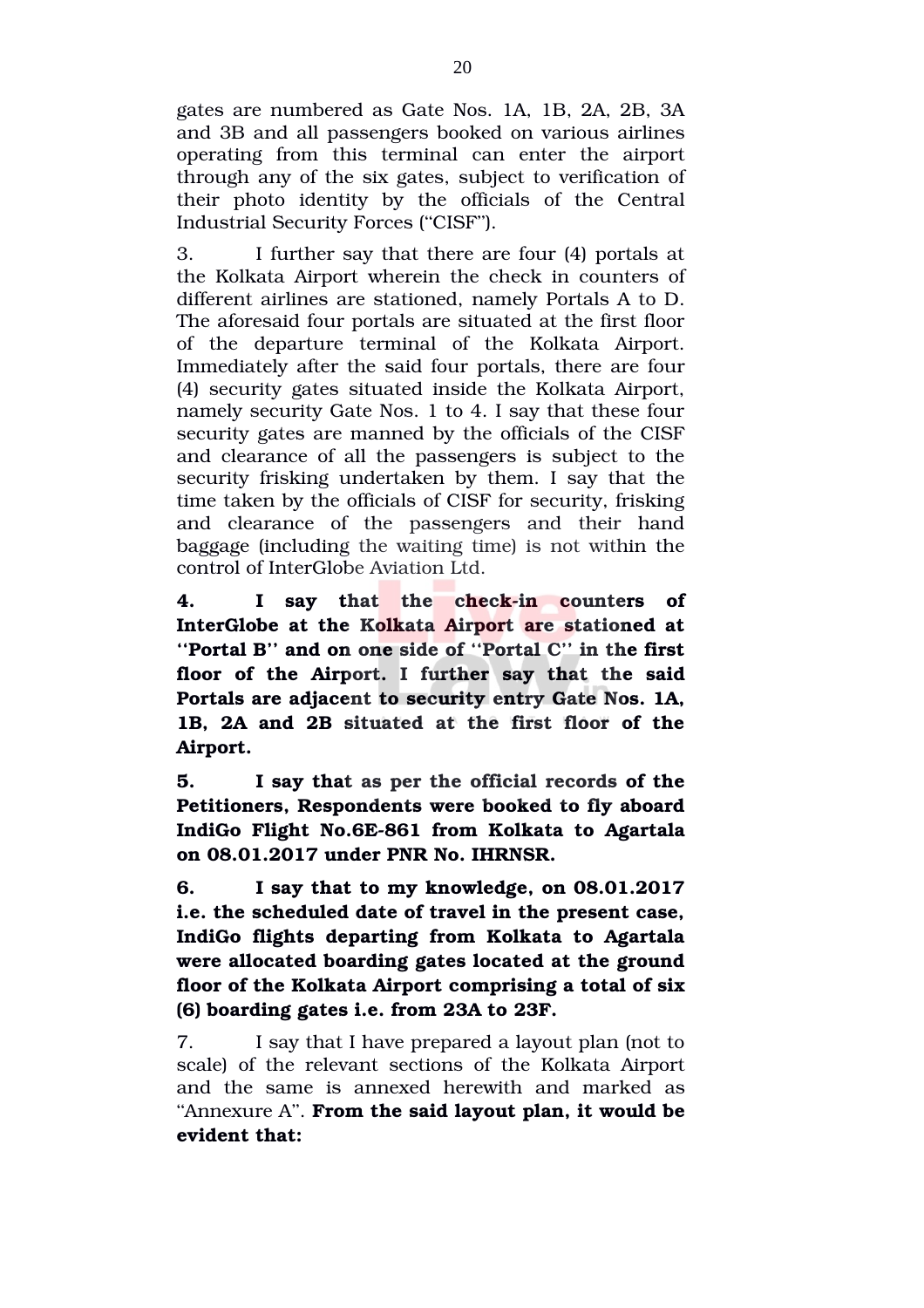- **a. the distance from either of the check in Portals of InterGlobe to the nearest security gate is only around 10 metres.**
- **b. the distance from any of the security gates to the escalator/lift leading towards the boarding gates (which are on the lower level i.e. on the ground floor) is only around 5 metres.**
- **c. after traveling aboard the lift/escalator (which may take maximum upto a minute), the walking distance from the touch down point to the last boarding gate on the ground floor i.e. Gate No.23F is only around 125 meters. Obviously, the walking distance to the** other gates 23-E to 23-A is **progressively lesser.**

8. I further say that I am also filing certain photographs taken at the Kolkata Airport on 03.12.2018 reflecting the location and layout of Portals B and C, the security gates and the lift/escalator on the first floor and the boarding gates at the ground floor. The said photographs are annexed herewith and marked as Annexure-B (colly).

9. I further say that to my knowledge, the total capacity of IndiGo  $Flight$  No.6E-861 was  $180$ passengers. I further say that as per passenger manifesto maintained by the Airline, the total number of passengers who were booked for travel on 08.01.2017 numbered 171. I also say that out of these 171 passengers, a total of 164 passengers (i.e. around 95% of the passengers) boarded and travelled on IndiGo Flight No. 6E-861 and only 7 passengers (including the Respondents herein) did not show up at the concerned boarding gate within the stipulated time and were consequently declared as 'Gate no show'.

10. I further say that to my knowledge, the layout of the entry gates, check in-portals, security gates, lift/escalator to all the boarding gates at the ground floor and the passage from the lift/escalator to the said boarding gates at the Kolkata Airport, as depicted in the layout plan (Annexure A), has not undergone any substantial changes between the date on which the Respondents were scheduled to travel on Indigo Flight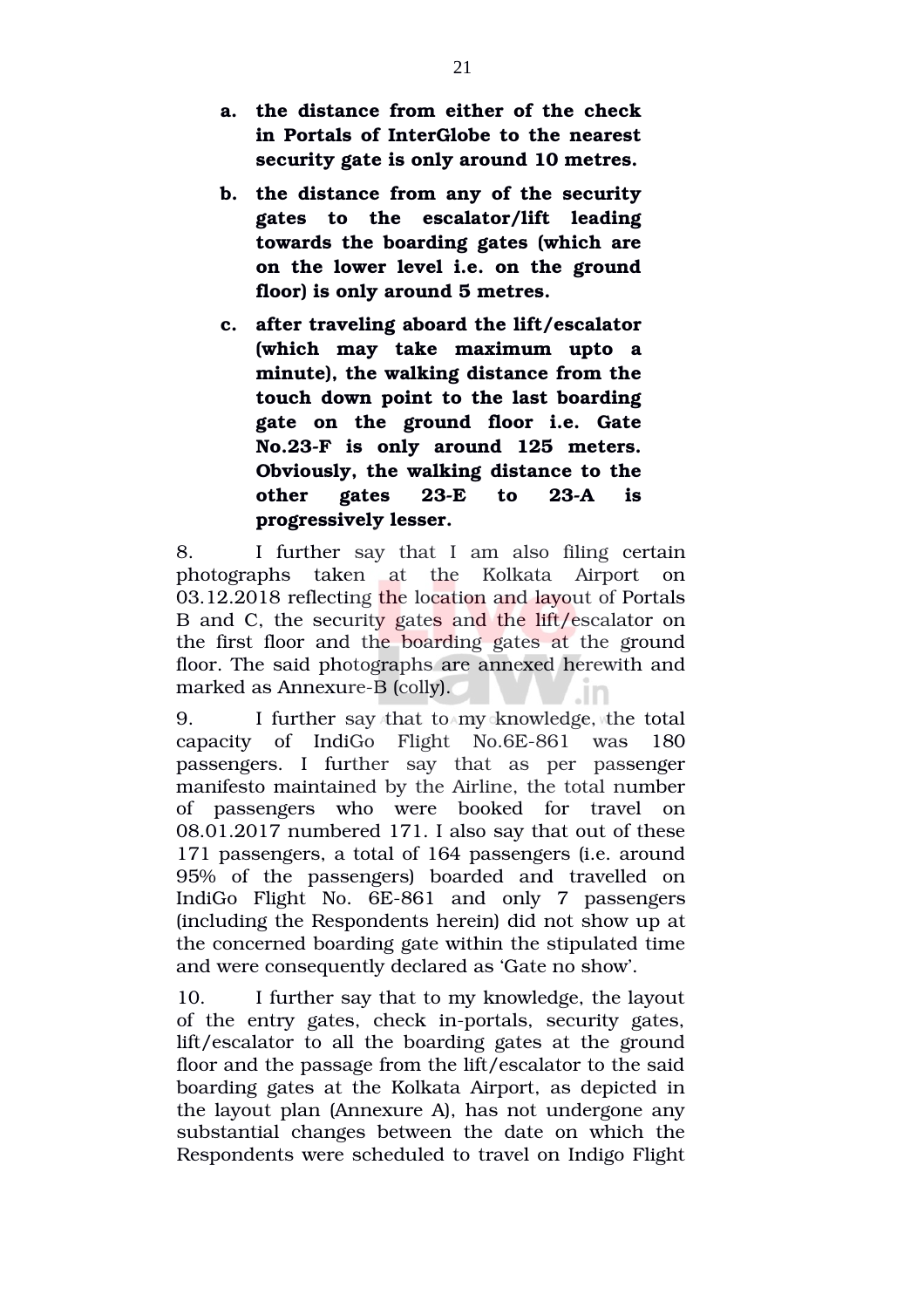No. 6E-861. i.e. 08.01.2017, and the date of the present affidavit.'' (emphasis supplied)

As aforementioned, there is no averment in the complaint or the evidence of the witness examined by the respondents to even remotely suggest as to what prevented the respondents, after entering the security channel area upon issue of boarding passes at 07:35 a.m., from reaching at the boarding gate before 08:20 a.m. and in any case when the boarding gate was actually closed at 08:58 a.m. Further, there is no averment in the complaint or deposed to by the witness of the complainants/respondents as to how the ground-staff of the appellant-Airlines was responsible and that it was not their own acts of commission or omission. It is not the case of the respondents that they were prevented, misled or obstructed by the ground-staff of the appellants from reaching at the boarding gate well in time and until it was closed treating as 'Gate No Show'. It is also not the case of respondents that they had sought assistance of the ground-staff of the appellants and that was denied to them. In absence of such a case made out in the complaint or in the deposition and other evidence produced by the respondents, it is unfathomable as to how the respondents had substantiated the allegation of deficiency in service by the ground-staff of the appellants. Such a complaint ought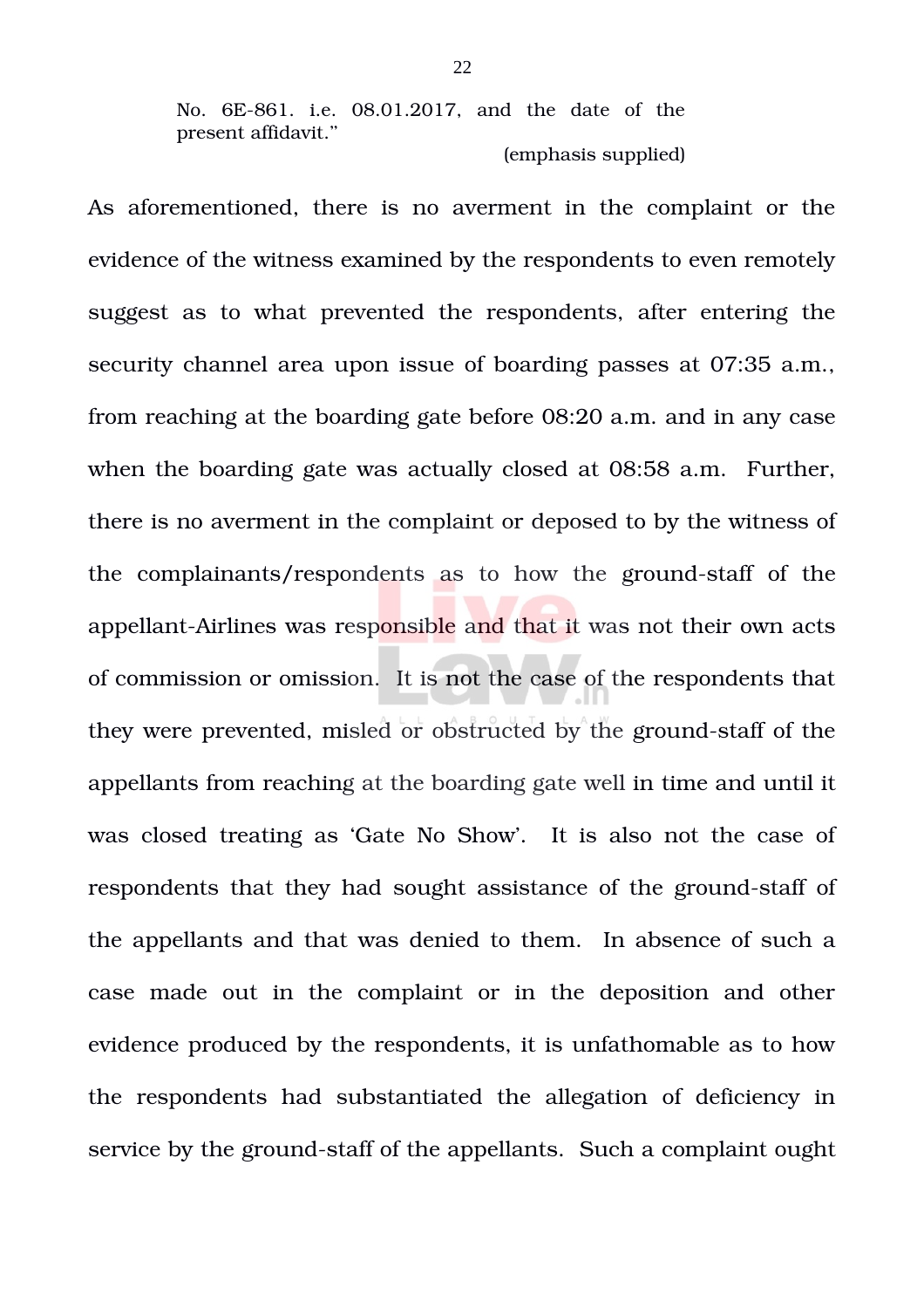not to proceed further for want of material facts constituting deficiency in service.

14. The fact that the respondents were not accommodated in the next flight for Agartala without payment of airfare, *per se*, cannot be regarded as deficiency in service in relation to the contract which stood discharged and accomplished after 'Gate No Show' by the respondents and departure of the flight in terms of Articles 8.2 and 8.3 of the CoC. The same read thus:

# "**8.2 Boarding**

**In order to maintain schedules, the boarding gate will be closed 25 minutes prior to the departure time**. The Customers must be present at the boarding gate not later than the time specified by IndiGo when they check in or any subsequent announcements made at the airport. **Any Customer failing to report at the boarding within the aforesaid timelines shall be treated as a "Gate No Show" and the ticket amount for such Booking shall be forfeited by the Company. The Customers are, however, entitled to a refund of the Government and Airport Fees and/or Taxes (if applicable)**.

**8.3 Failure to Comply**

**IndiGo will not be liable to the Customer for any loss or expense incurred due to their failure to comply with the provisions of this Article**."

(emphasis supplied)

It is not the case of the respondents that the appellants had refused to refund the Government and Airport fees and/or taxes, as may be applicable. As aforesaid, the follow-up event of not accommodating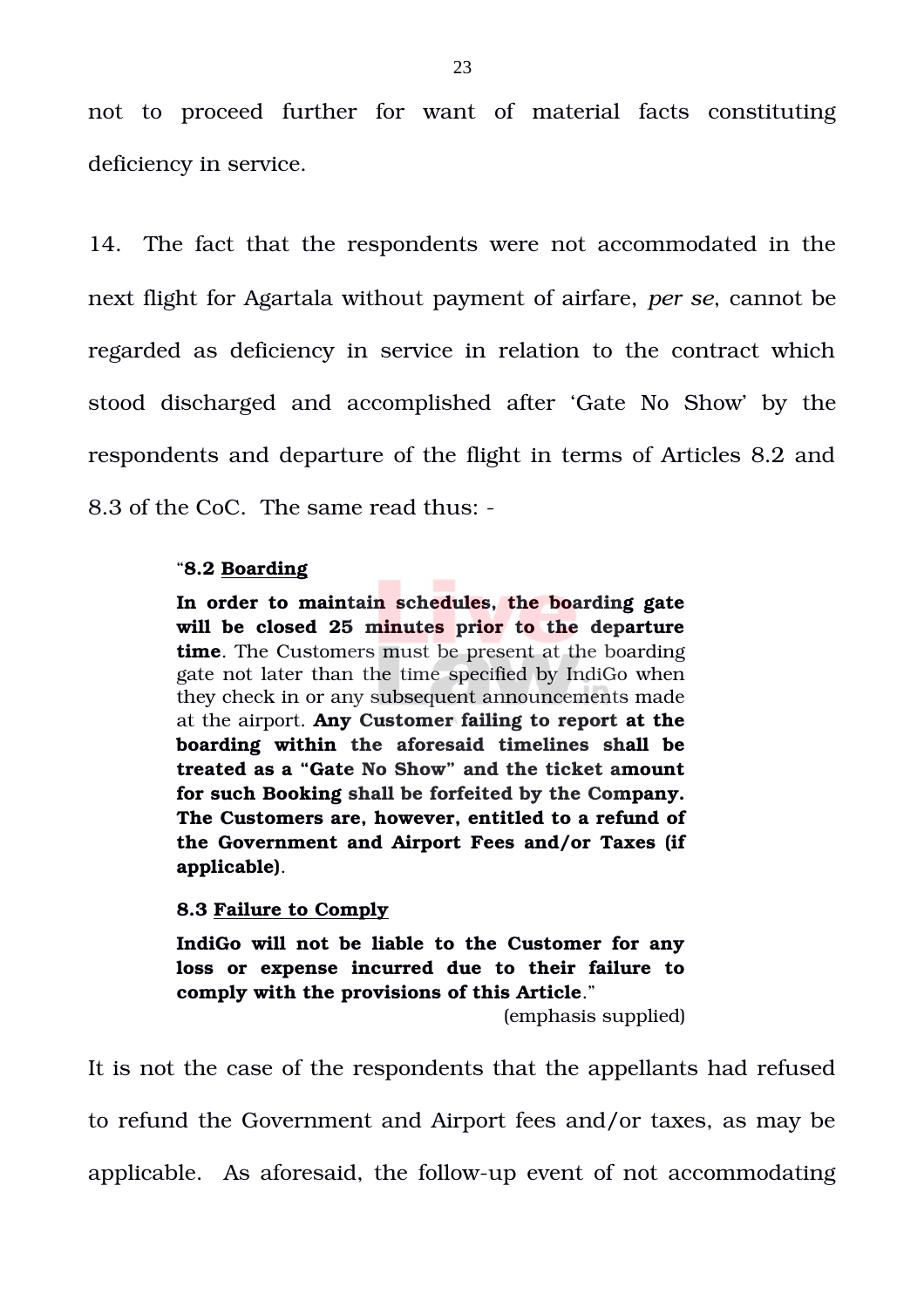the respondents in the next available flight for Agartala until payment of air-tickets would be of no avail, in the context of the contractual obligations of both the parties in terms of the CoC. The appellants at best were liable only to refund the Government and airport fees and/or taxes (if applicable) and not liable for any loss caused to the passenger(s). Had it been a case of 'denied boarding', the obligation of the appellants would have been somewhat different including to accommodate the passengers without insisting for air-ticket charges for the next flight available for reaching the desired destination. Therefore, in case of 'Gate No Show', not acceding to the request of the respondents until they paid air charges for the next flight, may or may not be a case of tortuous claim which, however, can be proceeded before any other forum but not consumer fora. For, the contract relating to travel plan of the respondents upon issue of the boarding passes at the airport check-in counters, was accomplished after 'Gate No Show' and resultantly closure of the boarding gate at 08:58 a.m. At the cost of repetition, we hold that the deficiency in service must be ascribed only in respect of the stated contractual obligations of the parties.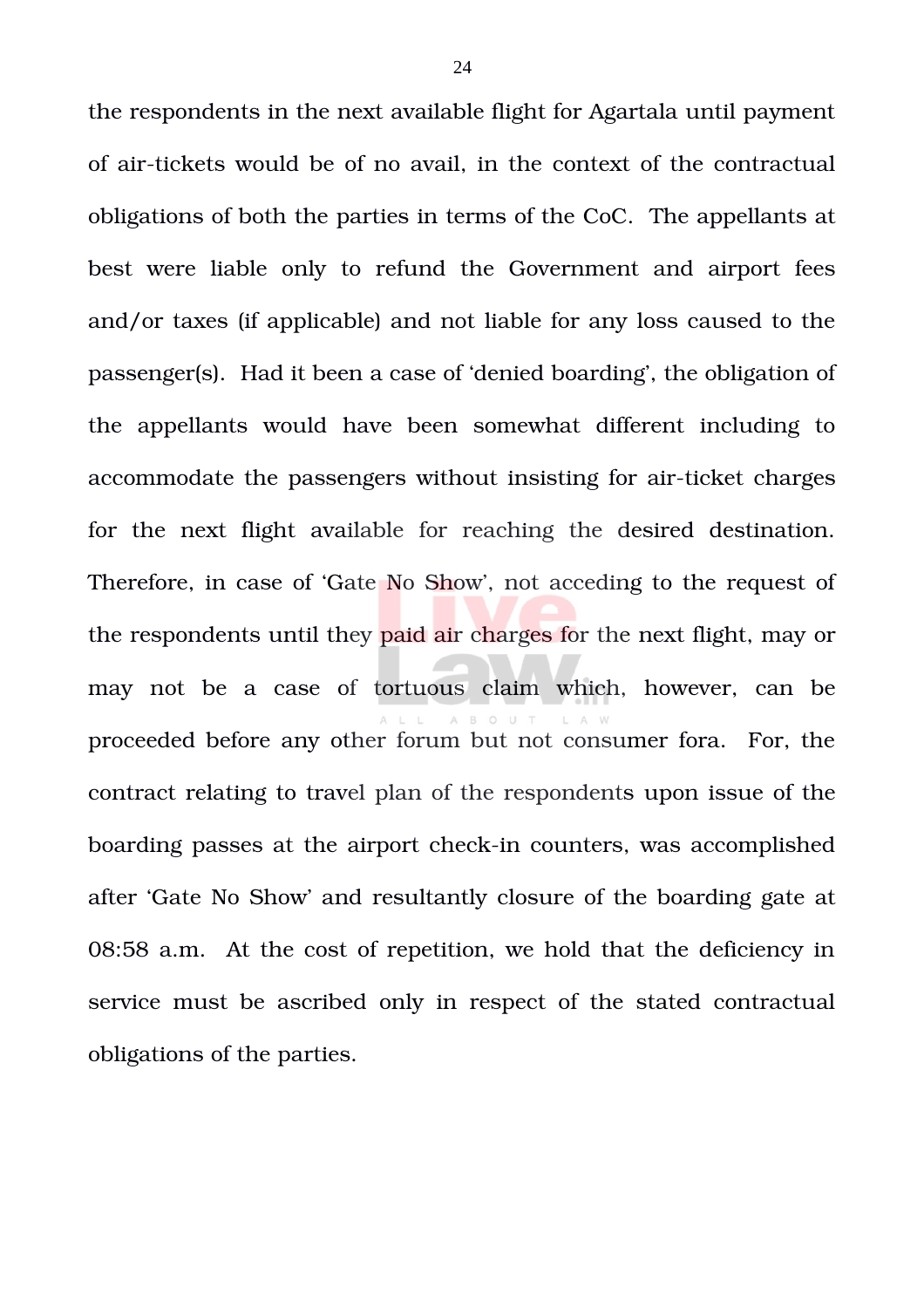15. Indubitably, the CoC is binding on both parties as predicated by

this Court in *N. Satchidanand* (supra). We may usefully refer to

paragraph 31 of the said decision, where the Court observed thus:

"31. The fact that the conditions of carriage contain the exclusive jurisdiction clause is not disputed. The etickets do not contain the complete conditions of carriage but incorporate the conditions of carriage by reference. **The interested passengers can ask the airline for a copy of the contract of carriage or visit the website and ascertain the same. Placing the conditions of carriage on the website and referring to the same in the eticket and making copies of conditions of carriage available at the airport counters for inspection is sufficient notice in** regard to the terms of conditions of the carriage **and will bind the parties. The mere fact that a passenger may not read or may not demand a copy does not mean that he will not be bound by the terms of contract of carriage**. We cannot therefore, accept the finding of the High Court that the term relating to exclusive jurisdiction should be ignored on the ground that the passengers would not have read it."

(emphasis supplied)

These observations apply on all fours to the case in hand. However, the State Commission distinguished this decision on the basis of facts of the case disregarding the underlying principle expounded in the aforesaid extracted portion of the judgment of this Court. The respondents, however, urge that in the present case, the air ticket did not contain the reference to the CoC. It is, however, not the case of the respondents (who are well educated, as respondent Nos. 1 and 2 claim to be Engineers working in Government establishment), that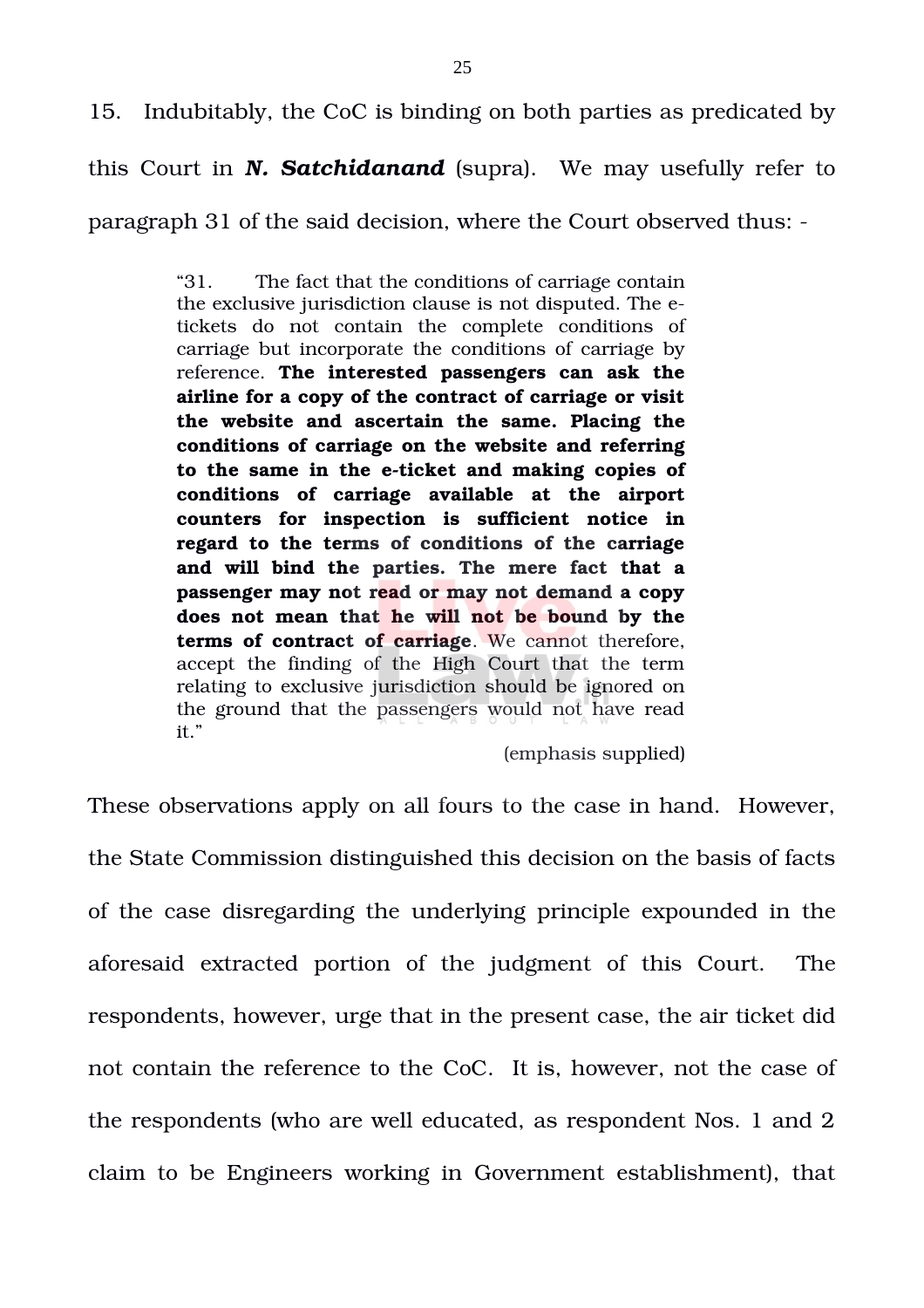the website of the appellant-Airlines does not display the CoC or that the same was not made available at the airport check-in counter for inspection, which is the standard operating procedure followed by all the airlines. No such assertion has been made in the complaint as filed.

16. In our opinion, the approach of the consumer fora is in complete disregard of the principles of pleadings and burden of proof. First, the material facts constituting deficiency in service are blissfully absent in the complaint as filed. Second, the initial onus to substantiate the factum of deficiency in service committed by the ground-staff of the Airlines at the airport after issuing boarding passes was primarily on the respondents. That has not been discharged by them. The consumer fora, however, went on to unjustly shift the onus on the appellants because of their failure to produce any evidence. In law, the burden of proof would shift on the appellants only after the respondents/complainants had discharged their initial burden in establishing the factum of deficiency in service.

17. The appellants have produced a boarding pass issued in the name of the Advocate for the appellant, to illustrate that the same contains the relevant information regarding the flight number, date,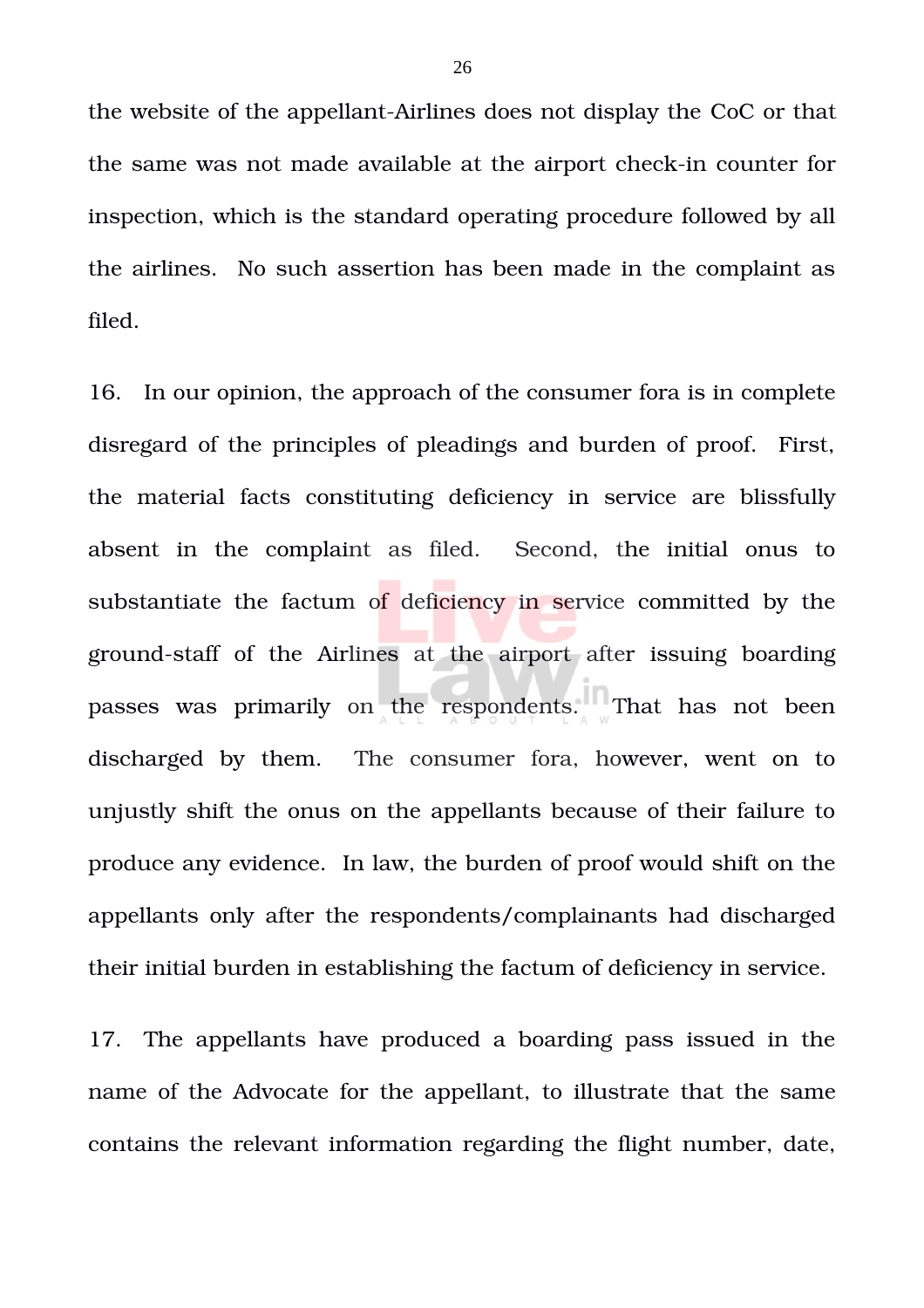boarding time, departure time and more importantly, the notification that boarding gate closes  $25$  (twenty-five) minutes prior to the departure time and that boarding gate numbers are subject to change, which may be seen from the screen(s) displayed at the airport for latest updates. Admittedly, the boarding passes were issued to the respondents. Presumably, the same must have set out similar information being the standard practice followed by all the airlines. Indeed, the respondents have asserted in the complaint that the boarding passes were snatched away by the ground-staff of the appellants at the airport itself. As a matter of fact, this allegation is blissfully vague and bereft of any material facts. Further, it is crucial to note that it is not the case of the respondents that after the boarding passes were issued to them, they did not read the same to reassure themselves about the relevant information and the departure time of the flight indicated therein including the reporting time at the boarding gate. Nor is the case of the respondents that they had read the boarding pass and it did not contain the relevant information including regarding the necessity of reporting 25 (twenty-five) minutes before the departure time at the boarding gate. Nothing of this sort is either pleaded or stated in the evidence by the respondents. A similar plea that the boarding passes were snatched away by the ground-staff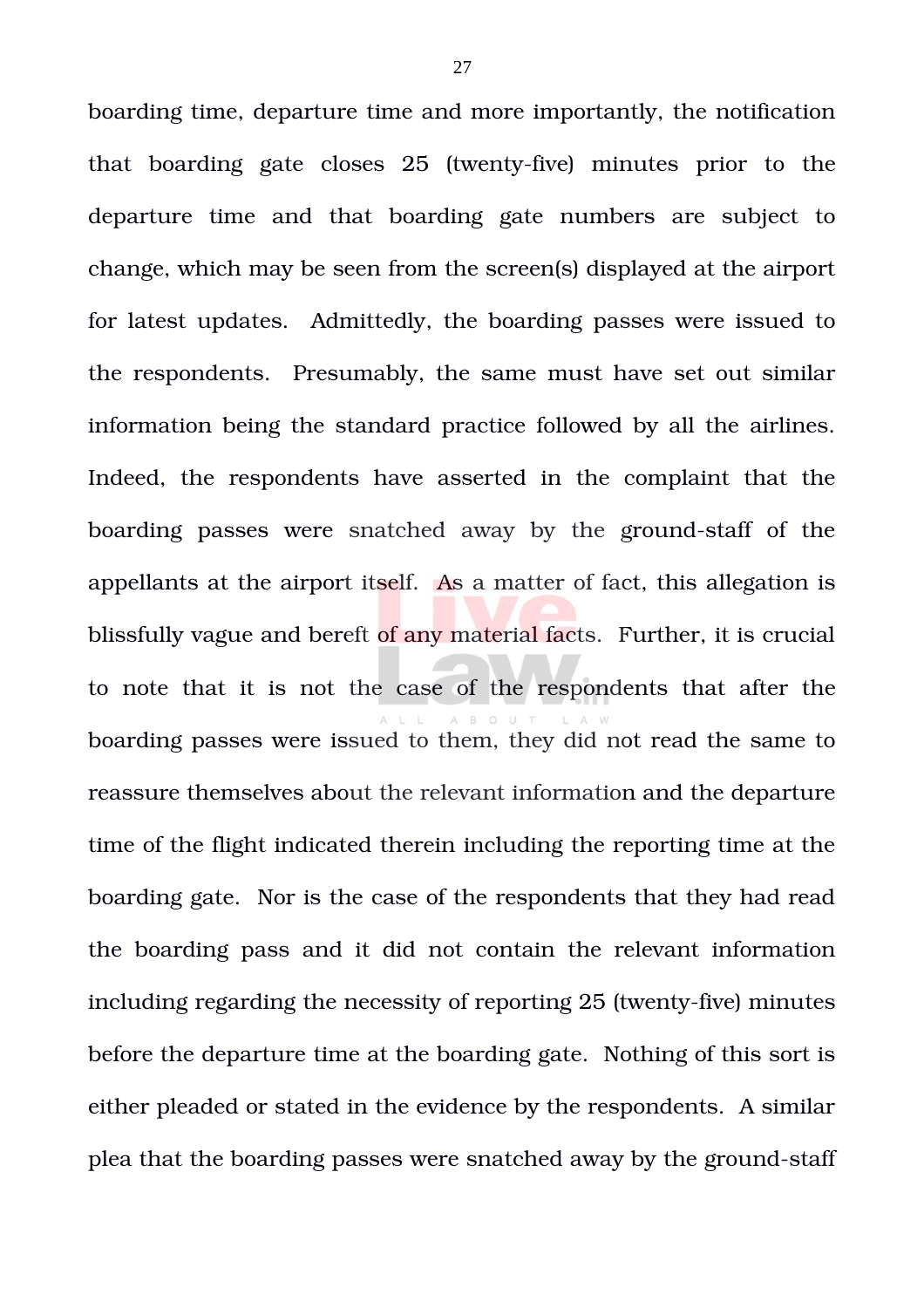was taken in the case of *The Manager, Southern Region, Air India,*

Madras & Ors. vs. V. Krishnaswamy<sup>[5](#page-27-0)</sup> decided by the National Commission on 19.7.1994 in First Appeal No. 445/1992, which came to be rejected. Even in the present case, the appellant-Airlines has denied the allegation and also suggested to the witness examined by the respondents that the complaint was false.

18. Concededly, it is the primary obligation of the passenger, who has been issued boarding pass to undergo the security-check procedure and reach at the boarding gate well before (at least 25 minutes before) the scheduled departure time. No doubt, it is said that the consumer is the king and the legislation is intended to safeguard and protect the rights and interests of the consumer, but that does not mean that he is extricated from the obligations under the contract in question much less to observe prudence and due care. It is not the case of the respondents that they were delayed during the security check much less due to the acts of commission or omission of the ground-staff of the appellants. In fact, nothing has been stated in the complaint or the evidence as to what activities were undertaken by the respondents after issue of boarding passes at the check-in counter at 07:35 a.m. until the departure of the flight and in

<span id="page-27-0"></span>5 1994 (2) C.P.C. 171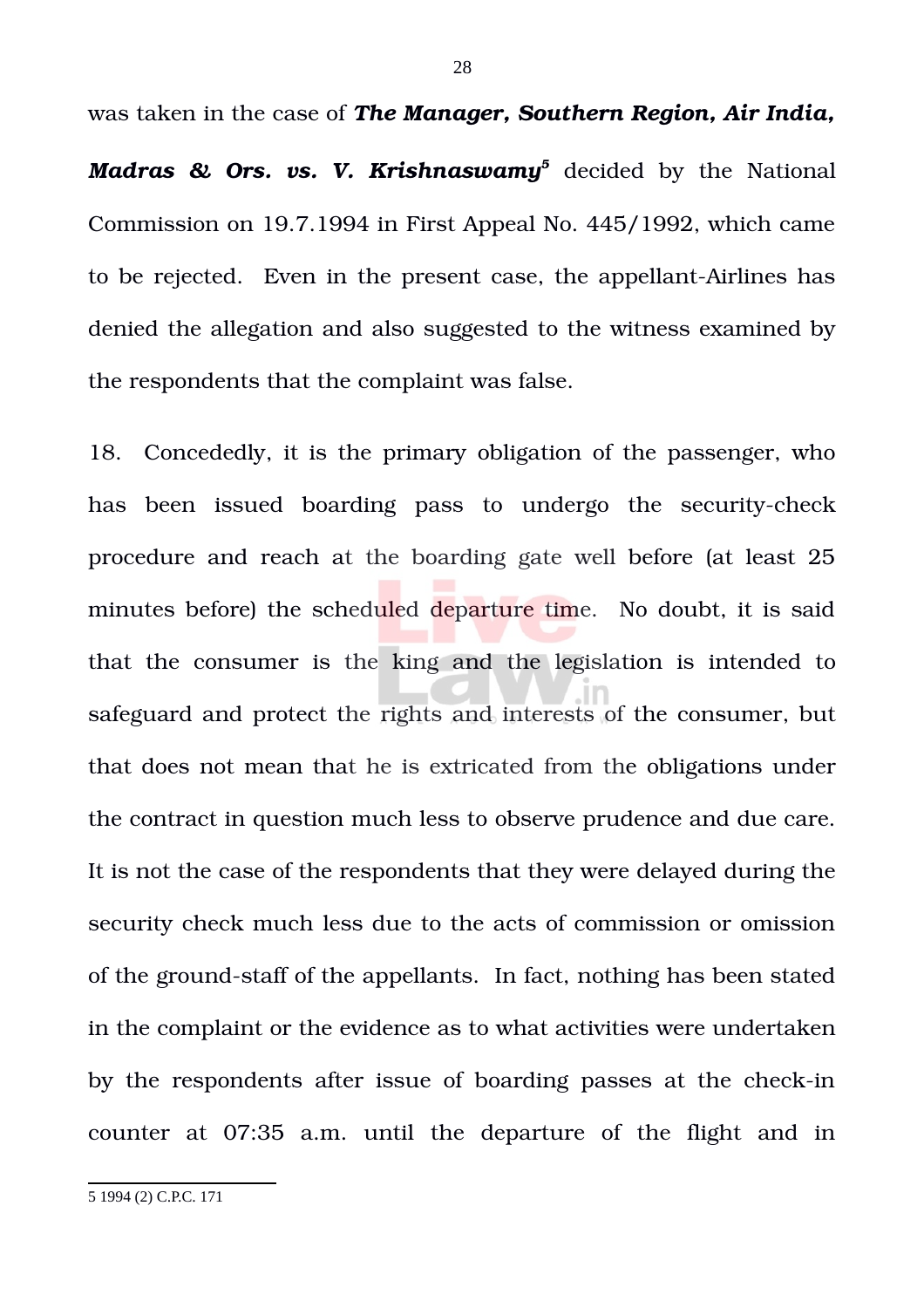particular, closure of the boarding gate at 08:58 a.m. The respondents having failed to take any initiative to ensure that they present themselves at the boarding gate before the scheduled time and considering the layout of the check-in counter upto the boarding gate, the respondents cannot be heard to complain about the deficiency in service by the ground-staff. Notably, the distance between the check-in counter, where boarding passes were issued, upto the boarding gate is so insignificant that there could be no just reason for the respondents not to report at the boarding gate between 07:35 a.m. till 08:58 a.m. The respondents have not offered any explanation for their inaction nor have mentioned about any act of commission or omission by the ground-staff of the appellant-Airlines A B O U T at the airport during this period.

19. As aforesaid, after boarding pass is issued, the passenger is expected to proceed towards security channel area and head towards specified boarding gate on his own. There is no contractual obligation on the airlines to escort every passenger, after the boarding pass is issued to him at the check-in counter, up to the boarding gate. Further, the Airlines issuing boarding passes cannot be made liable for the misdeeds, inaction or so to say misunderstanding caused to the passengers, until assistance is sought from the ground-staff of the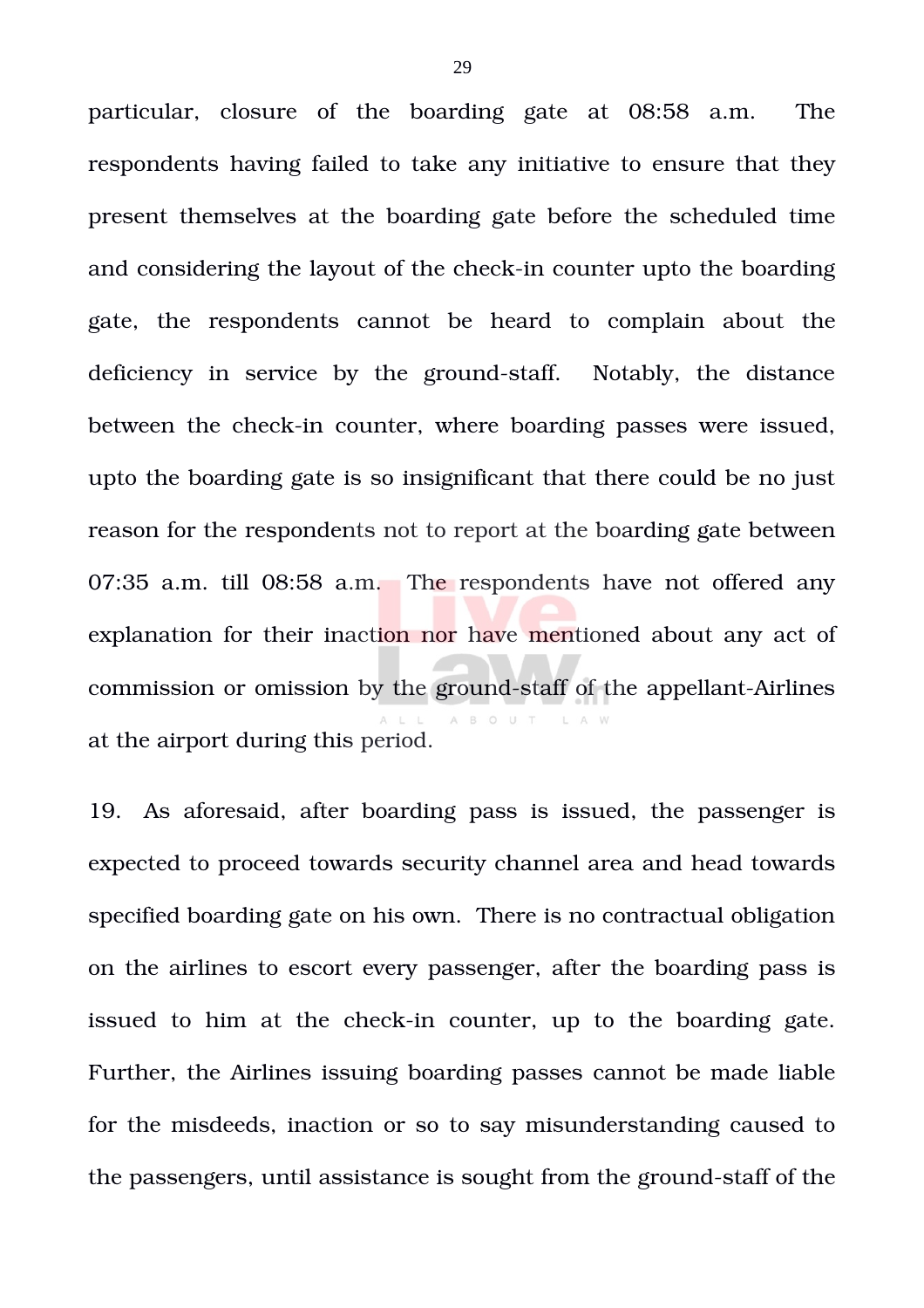airlines at the airport well in time. It is not the case of the respondents that the boarding gate was changed at the last minute or there was any reason which created confusion attributable to airport/airlines officials, so as to invoke an expansive meaning of 'denied boarding'. The fact situation of the present case is clearly one of 'Gate No Show', the making of the respondents and not that of 'denied boarding' as such.

20. The National Commission erroneously relied on the dictum in *Ruby (Chandra) Dutta vs. United India Insurance Co. Ltd.[6](#page-29-0)* to deny itself of the jurisdiction to entertain the revision petitions despite the fact that decisions assailed in the revision petitions were manifestly wrong and suffered from error of jurisdiction. In the fact situation of the present case, the National Commission ought to have exercised its jurisdiction and corrected the palpable and manifest error committed by the two consumer fora below.

21. The State Commission has referred to the observations in *Dr. Bikas Roy & Anr. vs Interglobe Aviation Ltd. (IndiGo)[7](#page-29-1)* decided by the Commission taking the view that after issuing boarding pass, it is the duty of the airlines' authority to help the passengers, so that

<span id="page-29-0"></span>6 (2011) 11 SCC 269

<span id="page-29-1"></span><sup>7</sup> Decided on 22.2.2018 in Appeal Case No. A/42/2017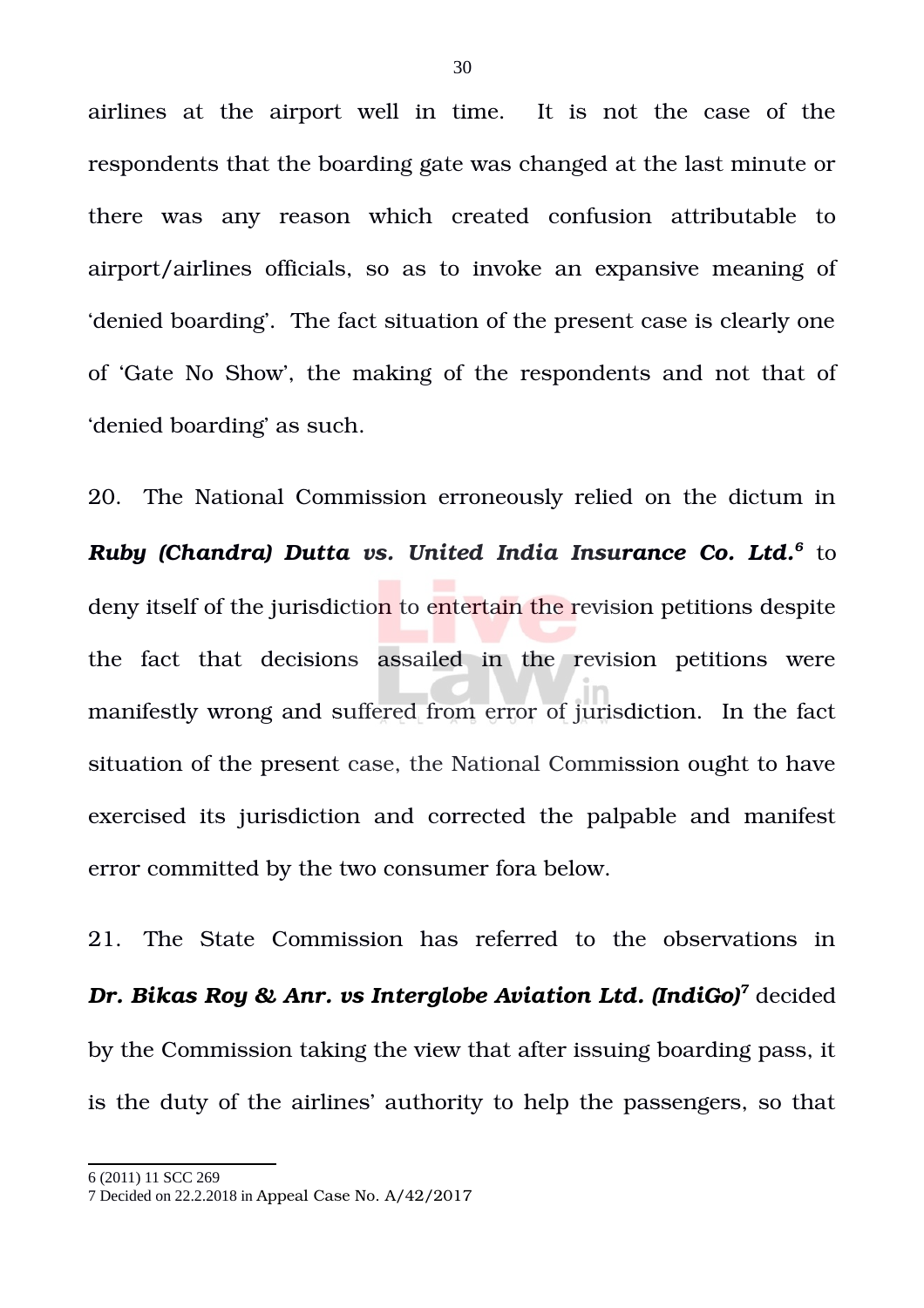they can board the flight well in time on completion of the security check-up. This is a sweeping observation. We do not agree with the same. We have already taken the view that there is no obligation on the airlines to escort every passenger after issuing him/her a boarding pass at the check-in counter until he/she reaches the boarding gate. That would be a very tall claim to make. Indeed, in a given case, if the passenger encounters difficulty or impediment to report at the boarding gate, he/she is expected to seek assistance of the ground-staff of the concerned airlines well in time. If such request is made, there is no reason to presume that the ground-staff of the concerned airlines will not extend logistical assistance to facilitate the passenger for reporting at the boarding gate in time. That, however, would be a matter to be enquired into on case to case basis. That question does not arise in the present case, as no such plea has been taken in the complaint or the evidence given on behalf of the respondents.

22. Additionally, the National Commission has invoked the principle of right to care of the passengers. The question of due care by the ground-staff of the appellant-Airlines would arise when the passengers are physically under their complete control as it had happened in the case of *N. Satchidanand* (supra). That is possible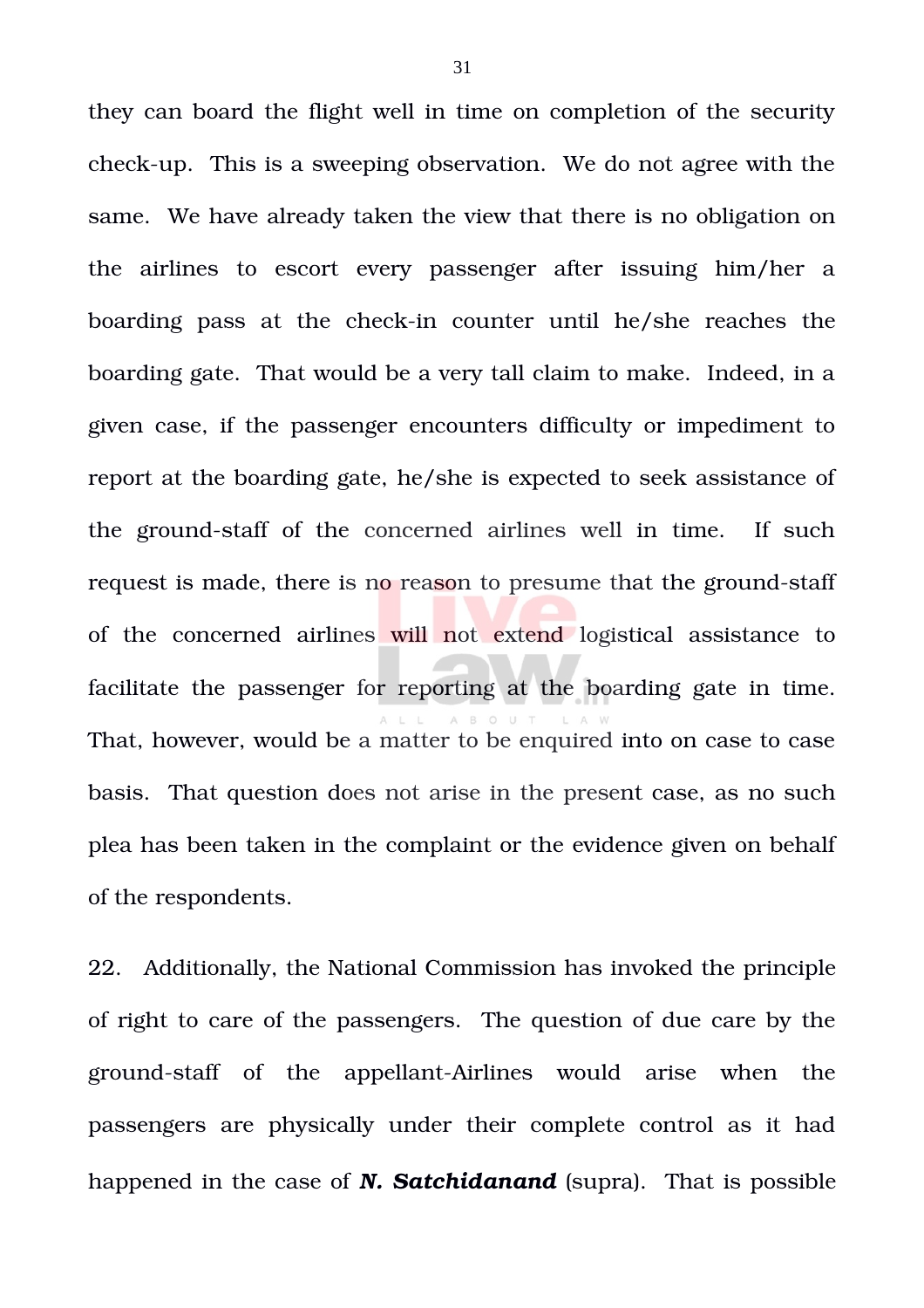after the passengers have boarded the aircraft or may be in a given case at the operational stage whilst facilitating their entry to the boarding gate. In the present case, there is no assertion in the complaint or in the oral evidence produced by the respondents that they (respondents) had made some effort to take guidance or assistance of ground-staff of the appellant-Airlines at the airport after the boarding passes were issued to them for reaching at the boarding gates and that such assistance was not provided to them.

23. A priori, the decisions of the European Courts referred to by the National Commission in respect of the principle of right to care of passengers will be of no avail in the fact situation of this case. For, in those cases, the flight was cancelled due to strike at the airport of departure [as held in *Finnair Oyj.* (supra)] and/or extraordinary circumstances such as a volcanic eruption leading to the closure of the airspace [as held in *Ryanair Ltd.* (supra)]. That principle cannot be invoked in the fact situation of the present case not being a case of 'denied boarding' as referred to in the CAR. Clause 3.2 of the CAR reads thus:

#### "**3.2 Denied Boarding**

3.2.1 When the number of passengers, who have been given confirmed bookings for travel on the flight and who have reported for the flight well within the specified time ahead of the departure of the flight, are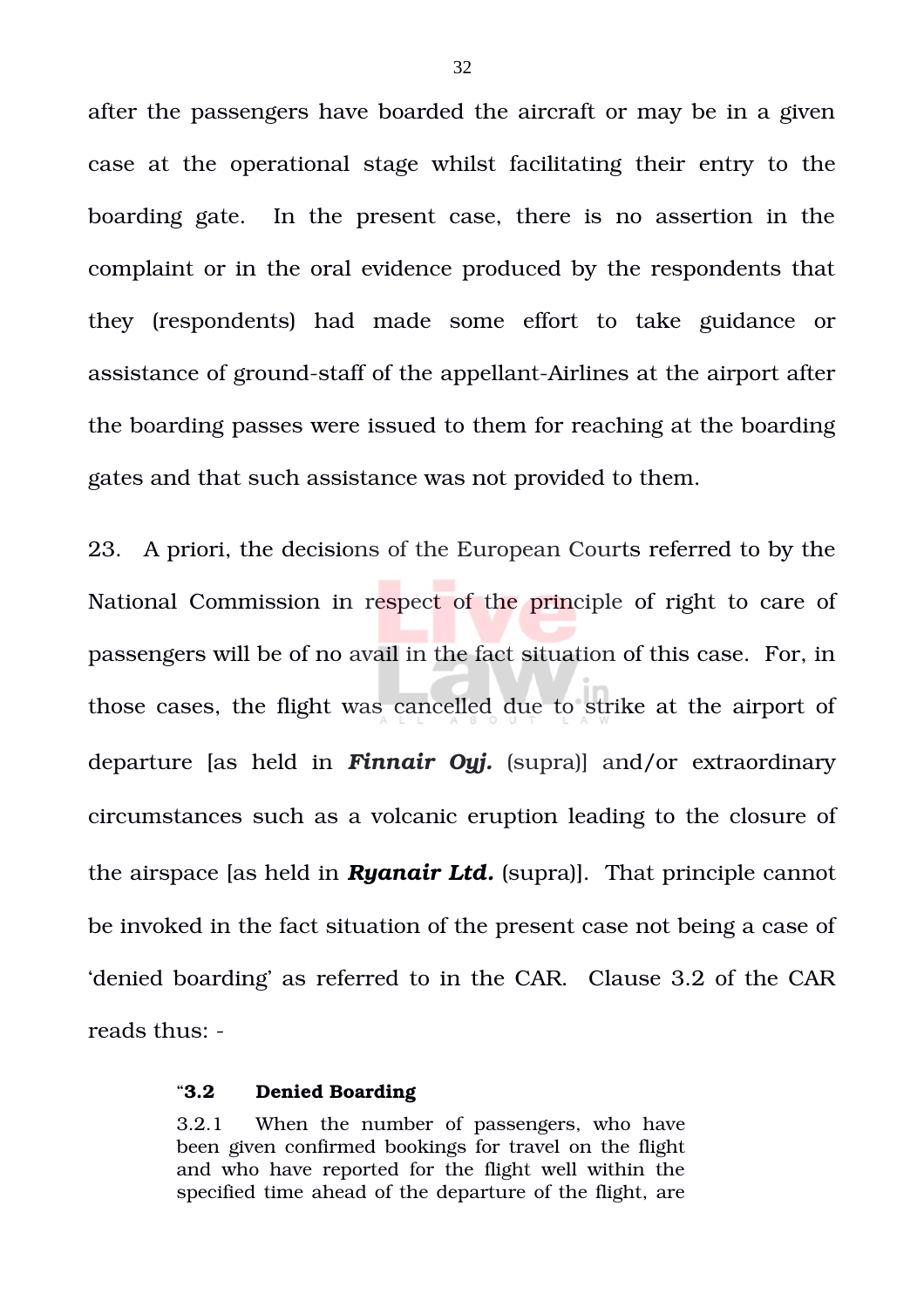more than the number of seats available, an airline must first ask for volunteers to give up their seats so as to make seats available for other booked passengers to travel on the flight, in exchange of such benefits/facilities as the airline, at its own discretion, may wish to offer, provided airports concerned have dedicated check-in facilities/gate areas which make it practical for the airline to do so.

3.2.2 If the boarding is denied due to condition stated at Para 3.2.1 to passengers against their will, the airline shall not be liable for any compensation in case alternate flight is arranged that is scheduled to depart within one hour of the original schedule departure time of the initial reservation. Failing to do so, the airline shall compensate the passengers as per the following provisions:

a) An amount equal to 200% of booked oneway basic fare plus airline fuel charge, subject to maximum of INR 10,000, in case airline arranges alternate flight that is scheduled to depart within the 24 hours of the booked scheduled departure.

b) An amount equal to 400% of booked oneway basic fare plus airline fuel charge, subject to maximum of INR 20,000, in case airline arranges alternate flight that is scheduled to depart more than 24 hours of the booked scheduled departure.

c) In case passenger does not opt for alternate flight, refund of full value of ticket and compensation equal to 400% of booked oneway basic fare plus airline fuel charge, subject to maximum of INR 20,000.

3.2.3 A passenger booked on connecting flights of the same airline or of the other airline, shall be compensated by the airline of the first flight for the first leg in accordance with the provisions of Para 3.2.2 of this CAR, when he has been delayed at the departure station on account of denied boarding, but has arrived at the final destination at least three hours later than the scheduled arrival time."

24. Indubitably, the CAR is only executive instructions, which do

not have the force of law. This Court in the case of *Joint Action*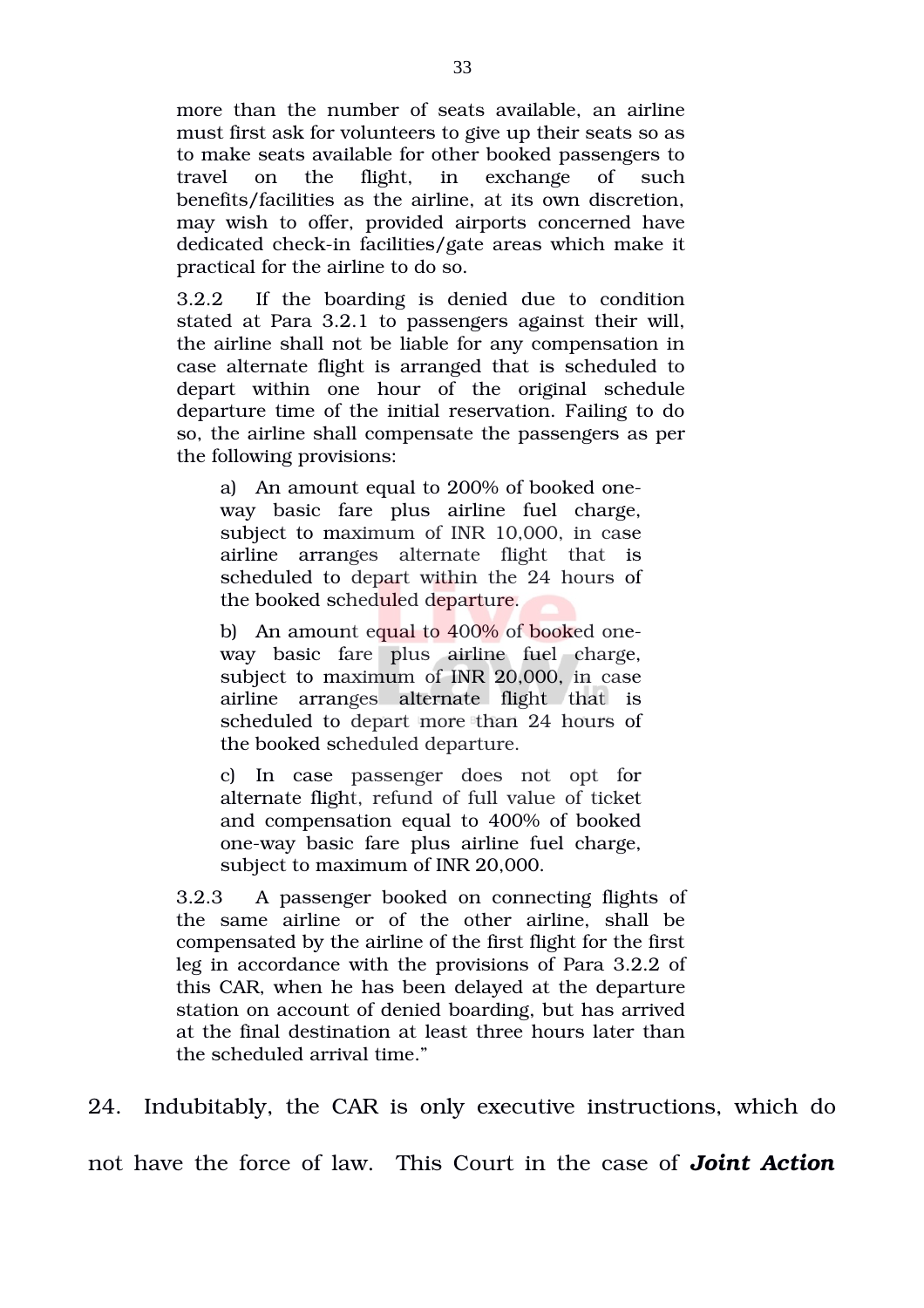*Director General of Civil Aviation & Ors.[8](#page-33-0)* , had occasion to consider the question as to whether the CAR is a statute or a subordinate legislation. The Court concluded that the CAR was only executive instructions, which has been issued for guidance of the duty holders/stakeholders and to implement the scheme of the act and do not have the force of law. Concededly, clause 3.2 if read as a whole, in no way would apply to a case of 'Gate No Show', which is markedly different than 'denied boarding'. In the facts of this case, it is unnecessary to dilate on the argument of the learned *Amicus Curiae* that expansive meaning be given to the expression 'denied boarding'. A B O U T

25. As a matter of fact, the coordinate Bench of the National Commission in the case of *The Manager, Southern Region* (supra) has had occasion to observe that it would not be appropriate to cast an obligation on any airlines to delay the departure of an aircraft beyond the scheduled time of the departure and to await late arrival of any passenger, whosoever he may be, howsoever highly or lowly placed. Even in that case, the complainant had failed to present himself at the departure lounge in time and there was no kind of

<span id="page-33-0"></span>8 (2011) 5 SCC 435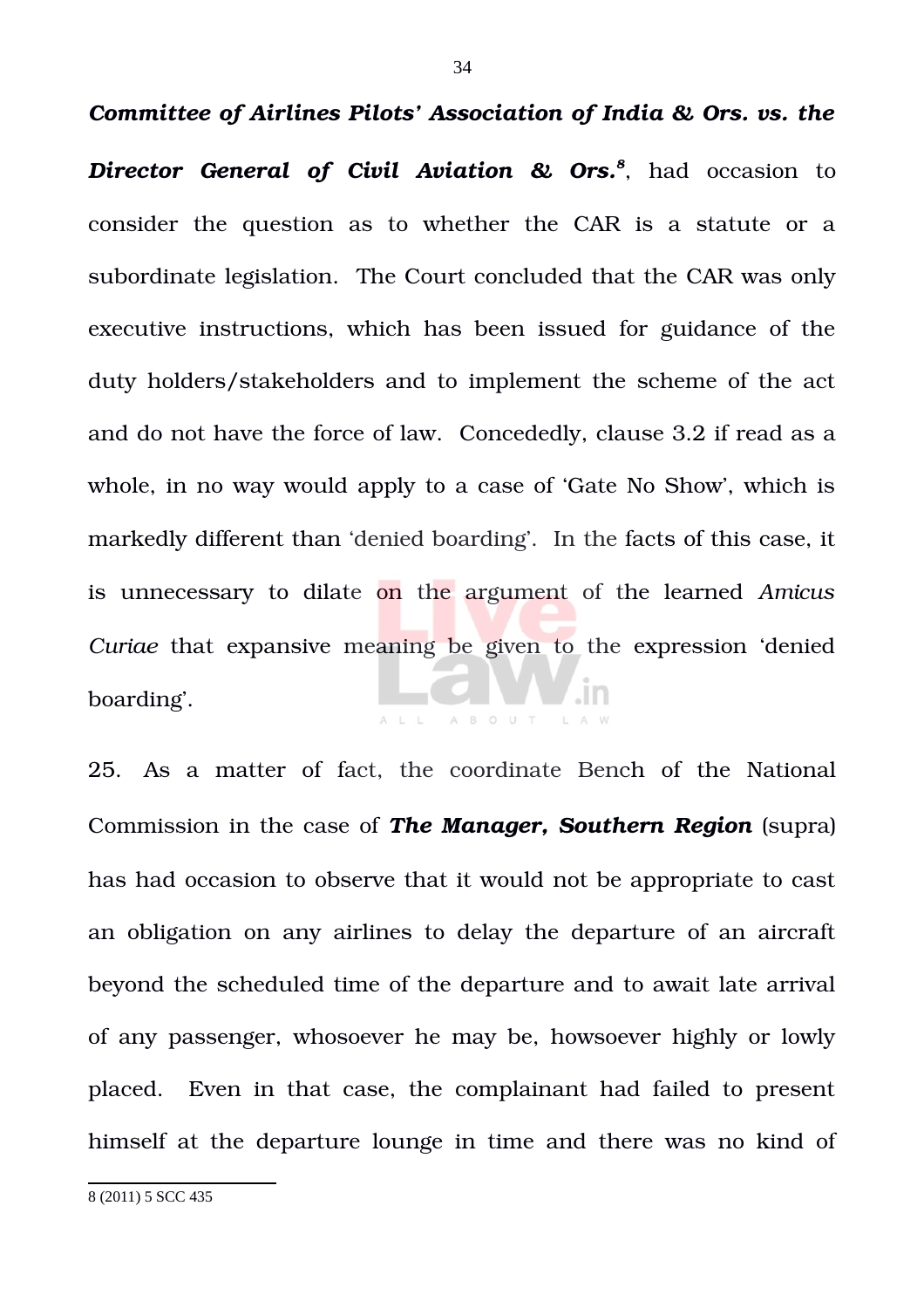negligence or deficiency in service on the part of the airlines. Similar situation obtains in the present case. The appellant-Airlines cannot be blamed for the non-reporting of the respondents at the boarding gate before 08:20 a.m. and in any case before 08:58 a.m., when the boarding gate was finally closed.

26. That takes us to the suggestions given by the learned *Amicus Curiae* for issuing directions to all the airlines to abide by uniform practice. We refrain from doing so and leave that to the competent authority (the DGCA) to consider the same and after interacting with all the stakeholders, take appropriate decision and issue instructions in that behalf, as may be advised. The competent authority (the DGCA) may do so within a reasonable time, preferably within six months from receipt of a copy of this judgment or any representation in that behalf.

27. In view of the above, the impugned judgments and orders passed by the District Forum, the State Commission and the National Commission cannot be sustained and the same are, therefore, set aside and resultantly, the complaint filed by the respondents stands dismissed. However, as assured by the appellants, no recovery of the amount deposited by them as a condition precedent for issuance of